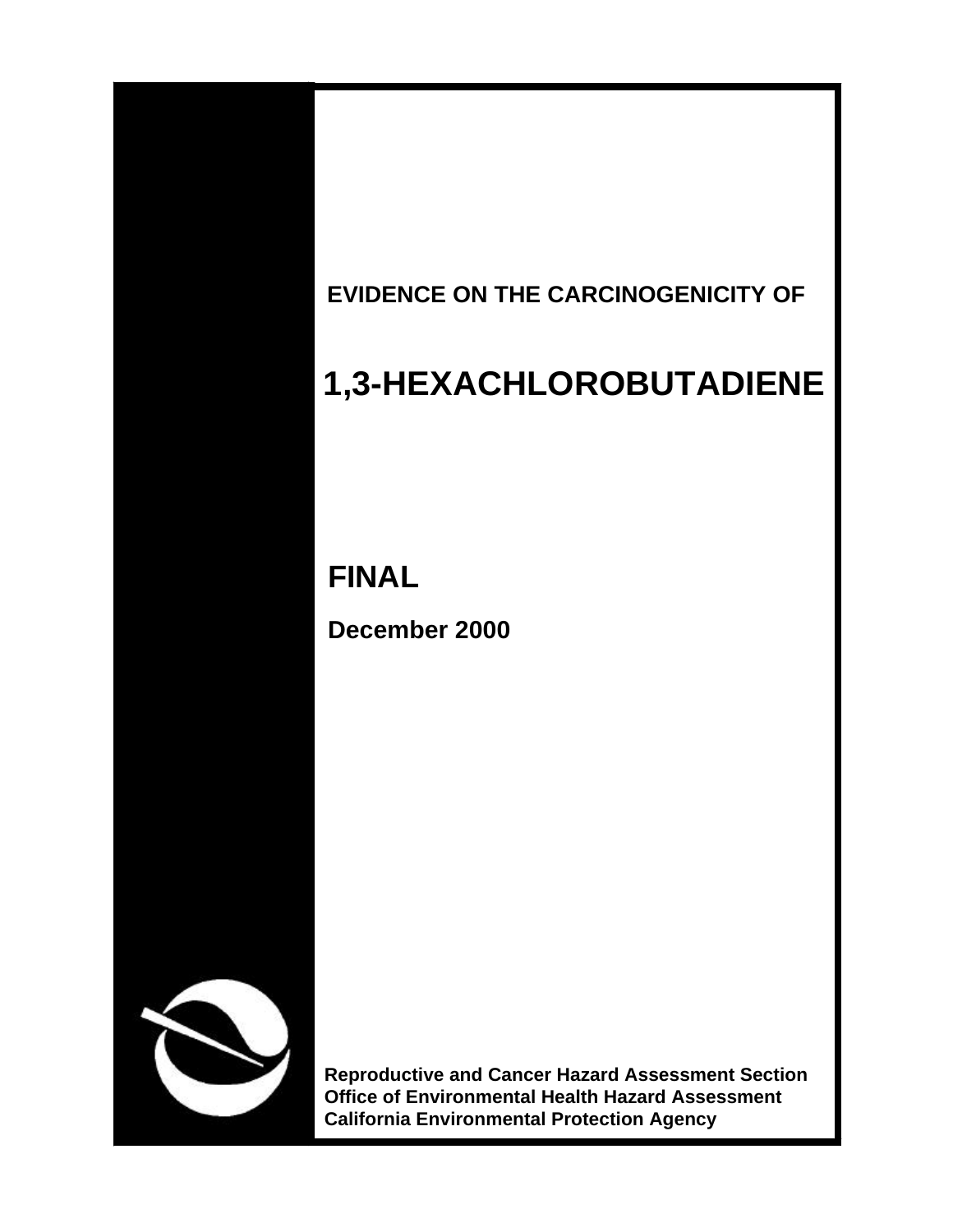#### **AUTHORS AND REVIEWERS**

The Office of Environmental Health Hazard Assessment's Reproductive and Cancer Hazard Assessment Section was responsible for the preparation of this document. Members of other technical sections within the Office of Environmental Health Hazard Assessment were drawn from to conduct internal peer review.

#### **Primary Author**

Jean Rabovsky, Ph.D. Staff Toxicologist Reproductive and Cancer Hazard Assessment Section

#### **Internal OEHHA Reviewers**

George V. Alexeeff, Ph.D., D.A.B.T. Deputy Director for Scientific Affairs

Lauren Zeise, Ph.D. Chief, Reproductive and Cancer Hazard Assessment Section

Martha S. Sandy, Ph.D. Chief, Cancer Toxicology and Epidemiology Unit Reproductive and Cancer Hazard Assessment Section

Daryn Dodge, Ph.D. Staff Toxicologist Air Toxicology and Epidemiology Section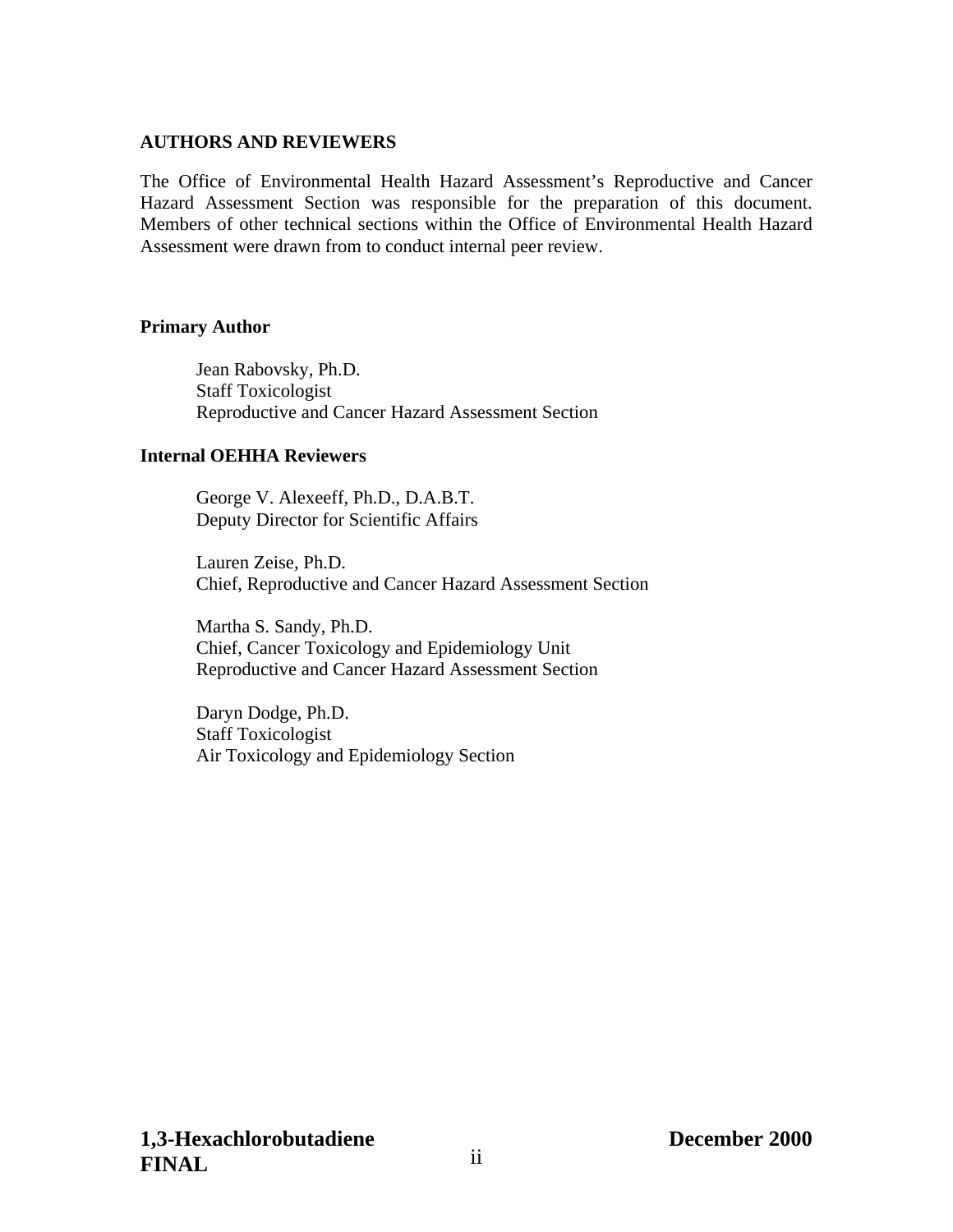## <span id="page-2-0"></span>**PREFACE**

The Safe Drinking Water and Toxic Enforcement Act of 1986 (Proposition 65, California Health and Safety Code 25249.5 *et seq*.) requires that the Governor cause to be published a list of those chemicals "known to the state" to cause cancer or reproductive toxicity. The Act specifies that "a chemical is known to the state to cause cancer or reproductive toxicity...if in the opinion of the state's qualified experts the chemical has been clearly shown through scientifically valid testing according to generally accepted principles to cause cancer or reproductive toxicity." The lead agency for implementing Proposition 65 is the Office of Environmental Health Hazard Assessment (OEHHA) of the California Environmental Protection Agency. The "state's qualified experts" regarding findings of carcinogenicity are identified as the members of the Carcinogen Identification Committee of the OEHHA Science Advisory Board (22 CCR 12301).

1,3-Hexachlorobutadiene was assigned a final priority of 'high' carcinogenicity concern and placed on the Final Candidate list of chemicals for Committee review on August 6, 1999. A public request for information relevant to the assessment of the evidence on the carcinogenicity of this chemical was announced in the *California Regulatory Notice Register* on August 6, 1999. This document reviews the available scientific evidence on the carcinogenic potential of 1,3-hexachlorobutadiene. It was released as the draft document *Evidence on the Carcinogenicity of 1,3-Hexachlorobutadiene* in August 2000.

At their November 16, 2000 meeting the Committee, by a vote of none in favor and six against, did not find that 1,3-hexachlorobutadiene had been "clearly shown through scientifically valid testing according to generally accepted principles to cause cancer."

The following document is the final version of the document that was discussed by the Committee at their November 2000 meeting.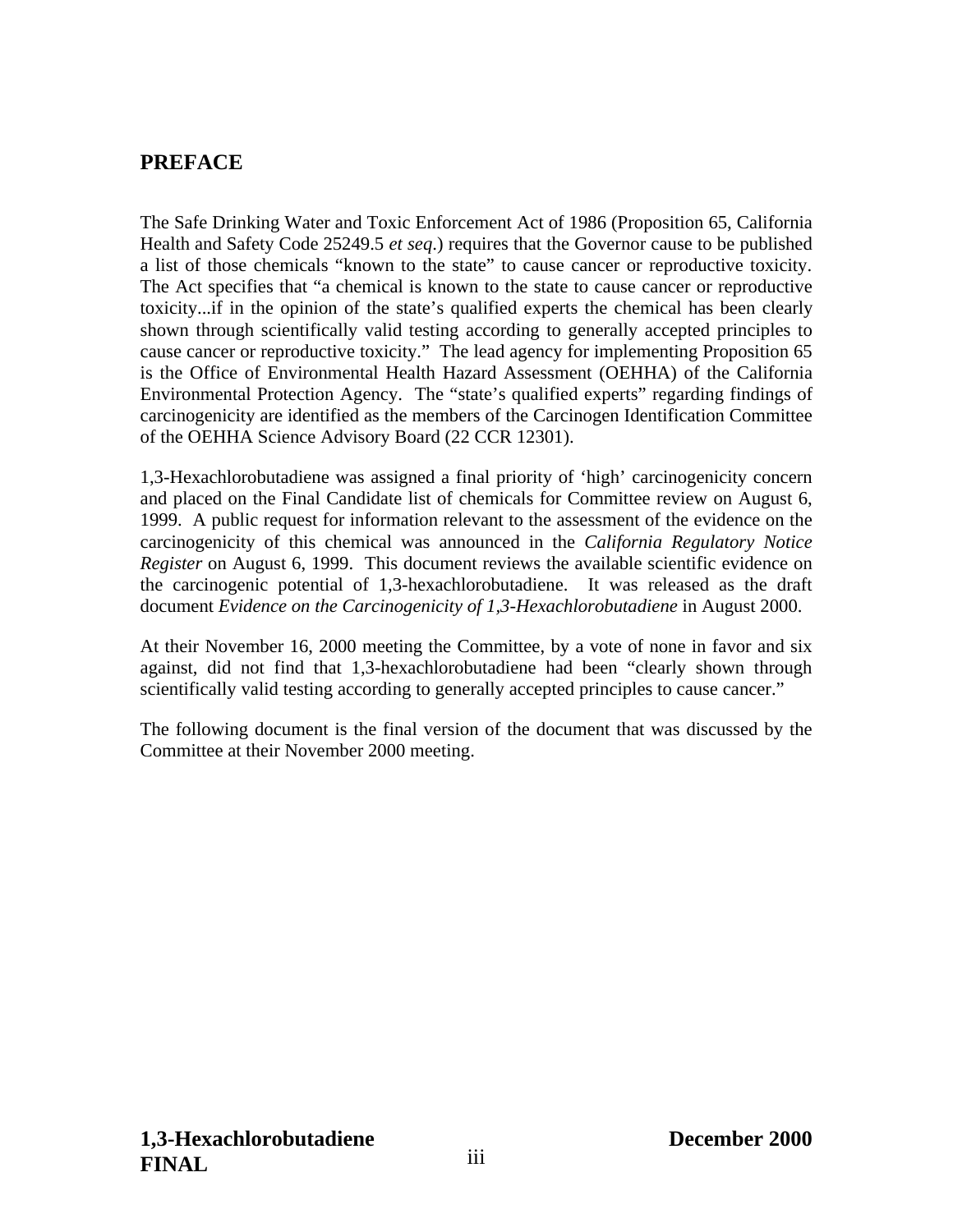## **TABLE OF CONTENTS**

| $\mathbf{1}$   | 2.1<br>2.2                                                  |  |  |  |
|----------------|-------------------------------------------------------------|--|--|--|
| 3              | DATA ON 1,3-HEXACHLOROBUTADIENE<br>3.1<br>3.2<br>3.3<br>3.4 |  |  |  |
| $\overline{4}$ |                                                             |  |  |  |
| 5              | 5.1<br>5.2                                                  |  |  |  |
| 6.             |                                                             |  |  |  |
|                |                                                             |  |  |  |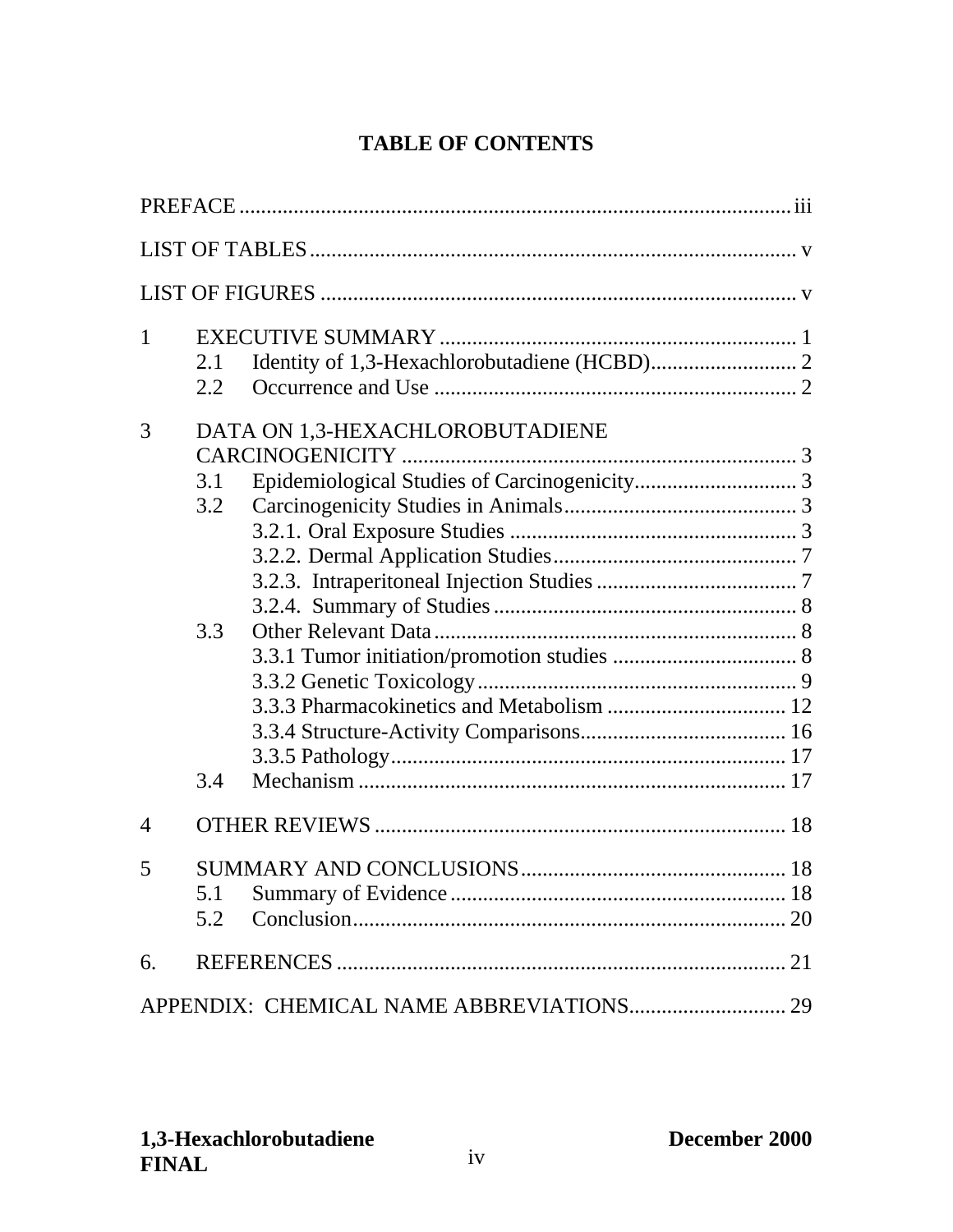## <span id="page-4-0"></span>**LIST OF TABLES**

Table 1. Tumor Incidence of Kidney tumors in Sprague-Dawley rats that received HCBD in the diet for two years (Kociba *et al.*, 1977a). ............................................. 6

## **LIST OF FIGURES**

|  |  |  | Figure 1. Proposed metabolic pathway for the formation of a DNA reactive metabolite of |
|--|--|--|----------------------------------------------------------------------------------------|
|  |  |  |                                                                                        |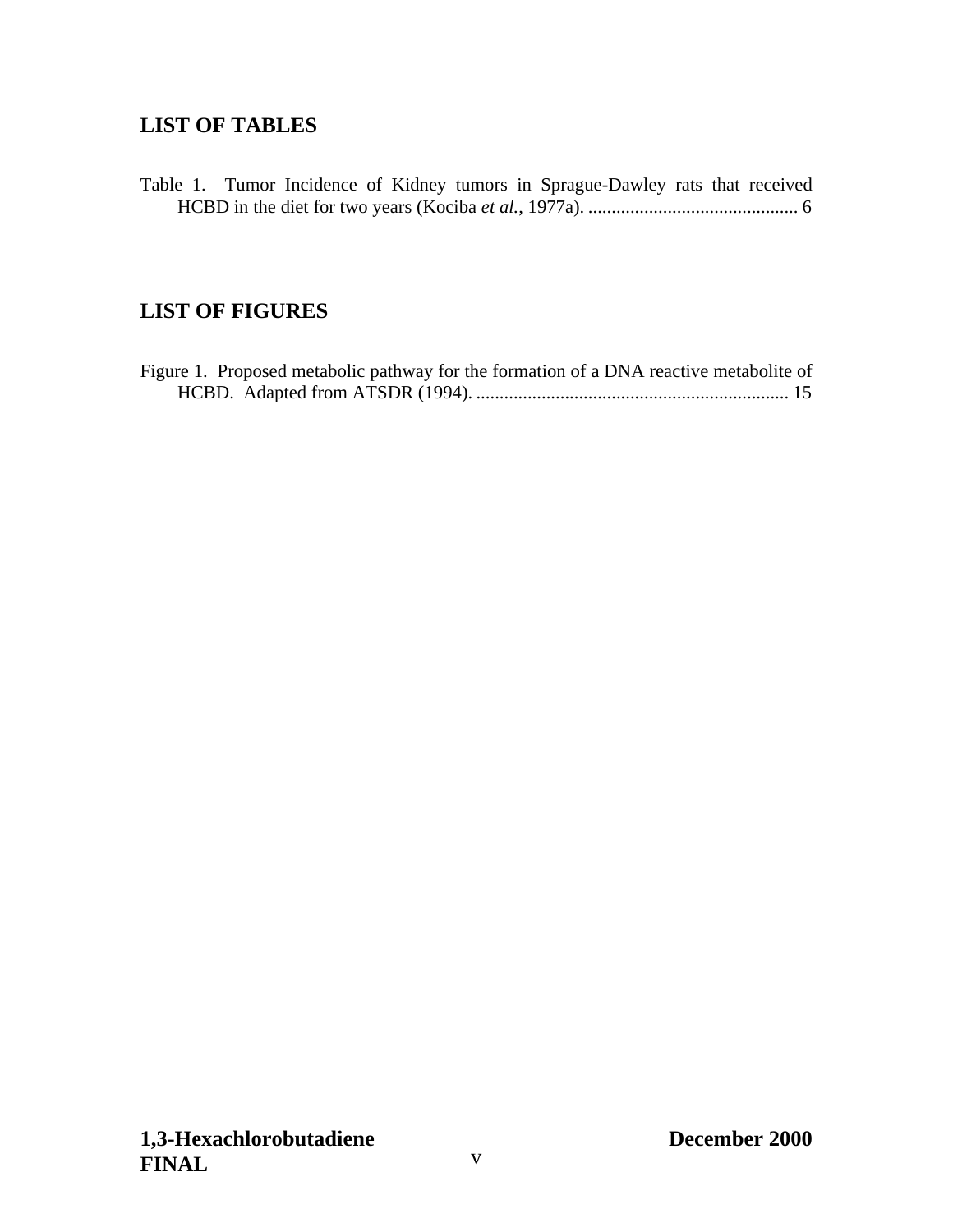## <span id="page-5-0"></span>**1 EXECUTIVE SUMMARY**

1,3-Hexachlorobutadiene (HCBD) is a chlorinated alkene. It is found predominantly as a by-product from the manufacture of chlorinated solvents and related products and is also used in some industrial processes. HCBD has been detected in air and water samples collected near chemical manufacturing facilities. It has been detected at low levels in human adipose tissue, fish, and cow milk.

HCBD induced renal tubular neoplasms (undifferentiated carcinoma, adenocarcinoma and adenoma) in female and male rats administered the chemical in the diet for 24 and 22 months, respectively. Metastases to the lung were observed in two cases. HCBD also has tumor promoting activity, promoting the development of renal cell tumors in male rats initiated with N-ethyl-N-hydroxyethylnitrosamine.

HCBD and its metabolites were genotoxic in bacteria and mammalian cell cultures. Exposure of rats or mice to HCBD led to the formation of renal DNA adducts. Although the mechanism of HCBD carcinogenesis has not been determined, there is evidence for a role for genotoxicity. The major metabolic pathway for HCBD, and the one postulated to result in formation of the ultimate DNA reactive metabolite, is the GSH/mercapturate/blyase pathway. However, more than one mechanism may be operative, as HCBD has also been shown to act as a renal tumor promoter and to increase the incidence of hyperplasia of the renal tubular epithelium in rats. Structural analogs that are known carcinogens and that produce renal tumors in rodents and exhibit similar metabolic pathways for the formation of genotoxic metabolites further contribute to the weight of evidence.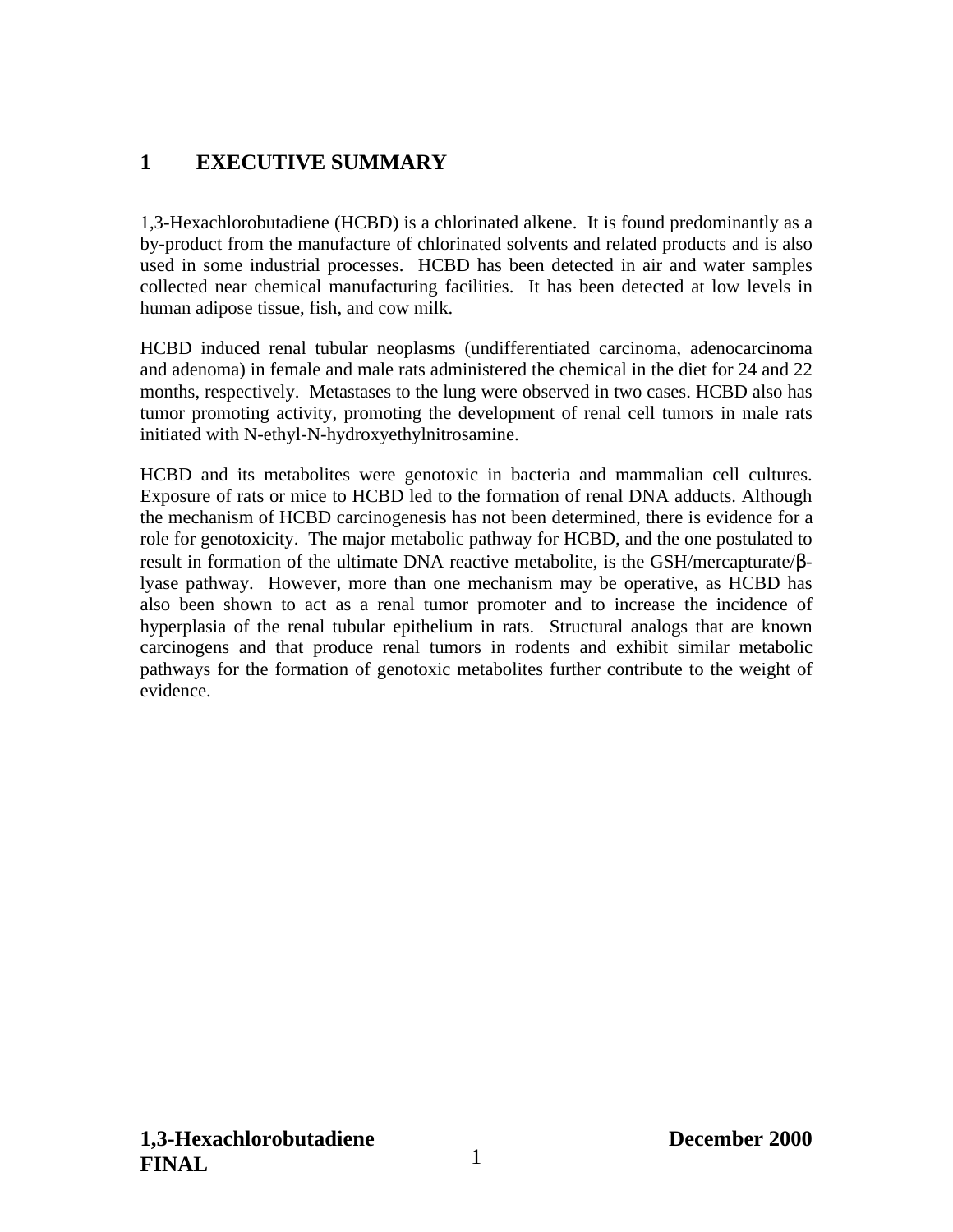## <span id="page-6-0"></span>**2 INTRODUCTION**

### **2.1 Identity of 1,3-Hexachlorobutadiene (HCBD)**

| <b>Molecular Formula:</b>     | $C_4Cl_6$                                                                                                                            | Cl |    |    |
|-------------------------------|--------------------------------------------------------------------------------------------------------------------------------------|----|----|----|
| <b>Molecular Weight:</b>      | 260.76                                                                                                                               |    |    |    |
| <b>CAS Registry No.:</b>      | $87 - 68 - 3$                                                                                                                        | Cl | Cl | Cl |
| <b>Chemical Class:</b>        | Chlorinated alkene                                                                                                                   |    |    |    |
| <b>Melting Point:</b>         | $-21^{\circ}$ C                                                                                                                      |    |    |    |
| <b>Boiling Point:</b>         | $215^{\circ}$ C                                                                                                                      |    |    |    |
| <b>Vapor Pressure:</b>        | $0.15$ mm Hg $(25^{\circ}C)$                                                                                                         |    |    |    |
| <b>Density:</b>               | 1.55 gm/ml $(20^{\circ}C)$                                                                                                           |    |    |    |
| <b>Partition coefficient:</b> | $log K_{ow} = 4.78$                                                                                                                  |    |    |    |
|                               | $Log Koc = 3.67$                                                                                                                     |    |    |    |
| <b>Synonyms:</b>              | Perchlorobutadiene; HCBD; 1,1,2,3,4,4-Hexachloro-1, 3-<br>butadiene; hexachlorobutadiene; Dolen-Pur; GP-40-<br>66:120 (ATSDR, 1994). |    |    |    |

#### **2.2 Occurrence and Use**

HCBD is found predominantly as a by-product formed during the manufacture of chlorinated solvents and related products (IARC, 1999b). It is also used directly as a solvent, heat transfer liquid, hydraulic fluid and lubricant and as a chemical intermediate in the manufacture of rubber compounds, chlorofluorocarbons and lubricants (ATSDR, 1994). Although HCBD is used outside the U.S. as a fumigant, such use does not occur in the U.S. (ATSDR, 1994).

HCBD has been detected in air samples collected near chemical manufacturing facilities, in effluent water from U.S. chemical manufacturing facilities, in Mississippi River water, and in U.S. drinking water (IARC, 1979; IARC, 1999b). NTP (1991) estimated between 3.3 to 6.6 million kilograms were produced annually in the U.S. The 1997 Toxics Release Inventory (TRI, 1999) reported 8.4 million pounds of HCBD as total productionrelated waste in the U.S. In California, between one and ten thousand pounds of HCBD, produced as a manufacturing by-product of chlorinated solvent manufacturing, was reported on-site at one plant (data from Toxics Release Inventory (TRI, 1992) for 1990, as described in ATSDR, 1994). In 1998 in California, 4071 pounds of HCBD were under waste management and five pounds were released to the air (TRI, 2000). The projected amounts of HCBD under waste management in 1999 and 2000 were given as 4274 and 4488 pounds respectively (TRI, 2000).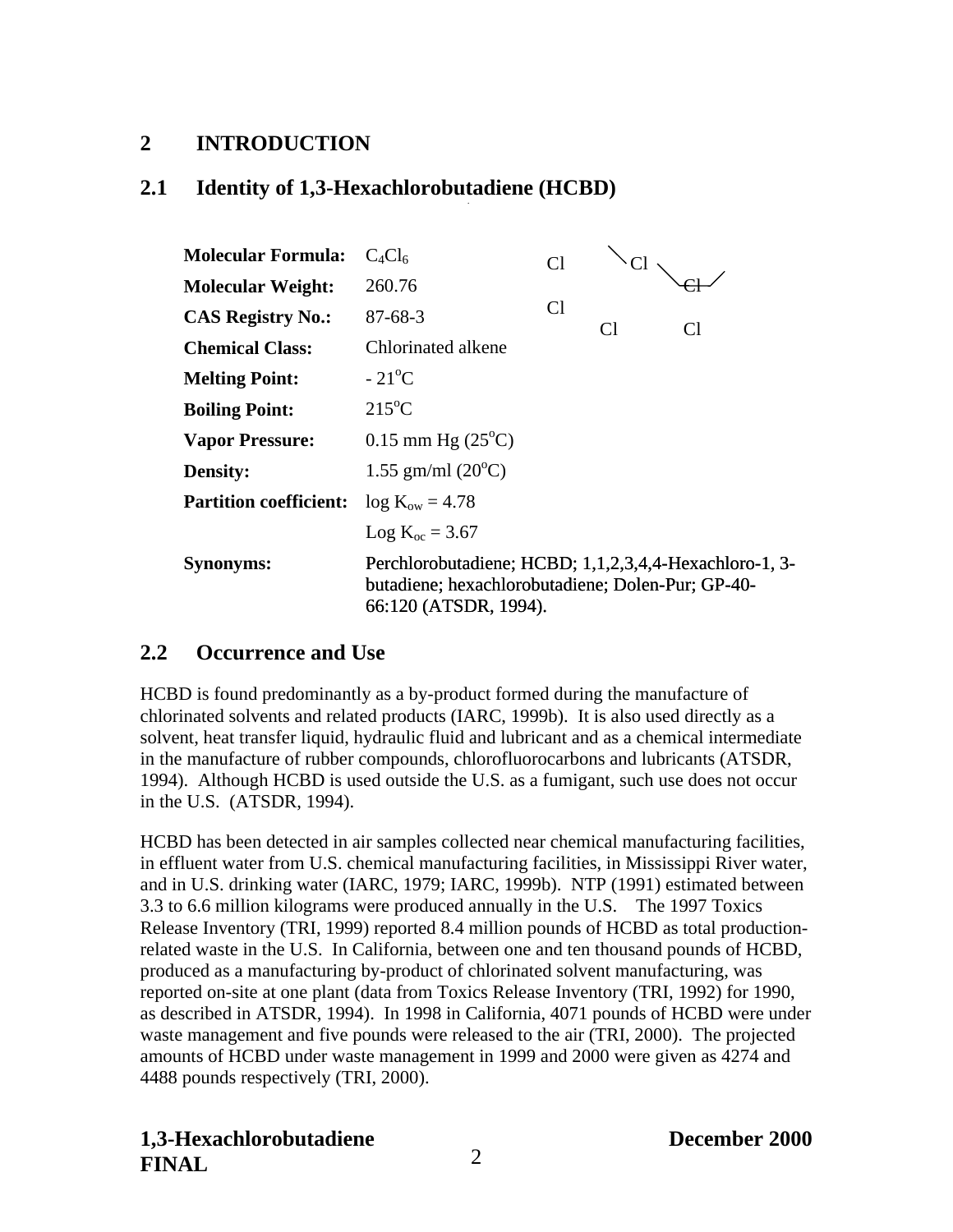<span id="page-7-0"></span>HCBD, at levels of 0.001 to 0.008  $\mu$ g/gm wet weight adipose tissue (average,  $0.004\pm0.000$   $\mu$ g/gm), was detected in 92/99 (93 percent) autopsied Canadian tissue samples taken from accident victims (Mes *et al.*, 1982). Among 29 Canadians whose cause of death was nonaccidental, the average level of HCBD in adipose tissue was 0.002  $\pm$  0.000  $\mu$ g/gm wet weight tissue (Mes *et al.*, 1985). No HCBD was detected in whole blood in any of 36 residents of Love Canal, New York or in any of 12 laboratory volunteers (Bristol *et al.*, 1982).

A survey of food products collected from farms and streams within 25 miles of ten perchloroethylene (PERC) or trichloroethylene (TCE) manufacturing plants revealed residue levels in fish fat ranging from 0.01 to 1.2 ppm, no residues in eggs or vegetables and a residue level of 1.32 ppm in the butterfat of one out of five milk samples (Yip, 1976).

## **3 DATA ON 1,3-HEXACHLOROBUTADIENE CARCINOGENICITY**

Long-term rodent carcinogenicity studies have been conducted in male and female rats administered HCBD in the diet, and in male rats of a different strain administered HCBD by gavage. The ability of HCBD to induce lung tumors was investigated in one study in the male A/St mouse, and the ability of HCBD to act as a tumor promoter has been investigated in one study in the male Wistar rat. Other relevant data include studies on genotoxicity, metabolism, and comparisons with structurally similar compounds.

## **3.1 Epidemiological Studies of Carcinogenicity**

No data on long-term effects of human exposure to HCBD were found in the literature by ATSDR (1994), by IARC (1999b) or in a recent search by OEHHA.

## **3.2 Carcinogenicity Studies in Animals**

In one series of two-year bioassays, HCBD was administered in the diet to male and female Sprague-Dawley rats (Kociba *et al*., 1977a; 1977b). In another bioassay, HCBD was administered by gavage to male Wistar (CPJ) rats (Chudin *et al*., 1985). HCBD was also tested in a 24-week intraperitoneal (ip) injection study in male A/St mice (Theiss *et al*., 1977).

## *3.2.1. Oral Exposure Studies*

## *Rat Dietary Exposure: Kociba et al., 1977a; 1977b*

Kociba *et al*. (1977a) describe the details of two-year carcinogenesis studies in female and male rats. Kociba *et al*. (1977b) is a review article that reports results from the studies in qualitative form.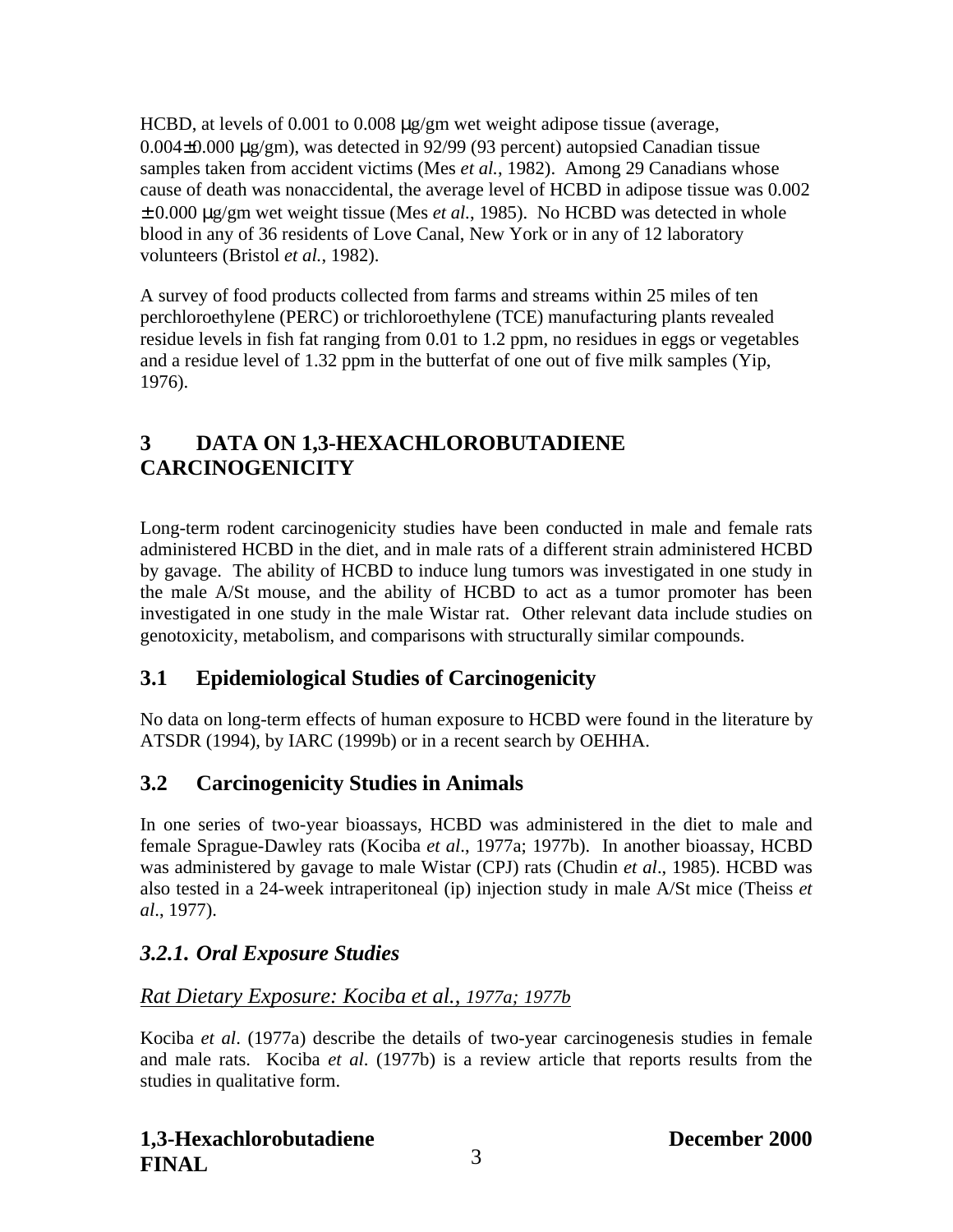Groups of 39-40 Sprague-Dawley rats (specific pathogen free) per sex per dose group were fed 0.2, 2 or 20 mg HCBD/kg<sub>bw</sub>-day for 22 (males) or 24 months (females). Ninety animals per sex were fed control diets. The HCBD was dissolved in acetone prior to the preparation of the food mixture. At the end of the experiment, all rats were evaluated for pathologic changes. Statistical significance was defined by the authors as  $p<0.05$ . Where statistically significant results are noted, OEHHA also provides Fisher Exact Test results for pairwise comparisons between treated and control animals.

Kociba *et al*. (1977a) stated that mortality was significantly increased among the highdose males (incidences not given). Mortality data presented in Figure 1 of Kociba *et al*. (1977a) indicate that males of all dose groups, including the controls, experienced early mortality, reaching approximately 25 percent mortality during months 14 to 16 and about 50 percent mortality during months 17 to 19 across all dose groups. By 22 months the mortality among the high-dose male rats was about 90 percent and among the remaining groups, including controls it was about 65 to 75 percent. Among female rats, mortality was less severe in all dose groups, reaching approximately 55 percent in the high-dose group and about 60 to 70 percent in the remaining dose groups, including controls, at 24 months.

Decreased body weight gain was observed among high-dose male rats, with significant (p<0.05) body weight decreases of 11 to 12 percent reported during weeks 18 to 35 and decreases of 13 to 20 percent during weeks 48 to 96. Among the high-dose females, body weight decreases of five to 12 percent were observed during weeks 27 to 73. Sporadic decreases or increases in food consumption that occurred among all dose groups, were considered by the authors to be of no toxicologic significance. Increased kidney weight (absolute and relative) was reported among high-dose males at the end of the study. An increase in the relative, but not absolute, testicular weight was noted among high-dose males, and was not considered of toxicologic significance by the authors due to the decreased body weight. Among the high-dose females at 24 months, there was an approximate three-fold increase  $(p<0.05$ , compared to controls) in urinary coproporphyrin, based on absolute levels or when expressed on the basis of weight of urinary creatinine. An approximate two-fold increase in urinary coproporphyrin  $(p<0.05$ , compared to controls) was also observed among high-dose males at 12 months exposure and among mid-dose females at 15 months exposure. Coproporphyrin levels greater than twice that of normal levels could be indicative of decreased heme synthesis or increased erythropoiesis, or alternatively they could be a sign of toxicity to renal tubules which are a source of coproporphyrin (Daniell *et al.*, 1997). Renal tubular epithelial hyperplasia was observed in some of the high- and mid-dose female and male rats between 13 and 24 months; however, neither histologic nor quantitative details were presented.

Statistically significant (p<0.05 compared to controls) increased incidences of total renal tubular neoplasms were observed in high-dose males and females (Table 1). The total incidence of all renal tubular neoplasms in high-dose males was 9/39 compared to 1/90 in controls, and in high-dose females the incidence was 6/40 compared to 0/90 among controls. The neoplasms consisted of renal tubular adenomas, adenocarcinomas and undifferentiated carcinomas. The incidence of renal tubular adenocarcinoma was 7/39 in high-dose males (p<0.05, compared to 0/90 among controls) and 2/40 in high-dose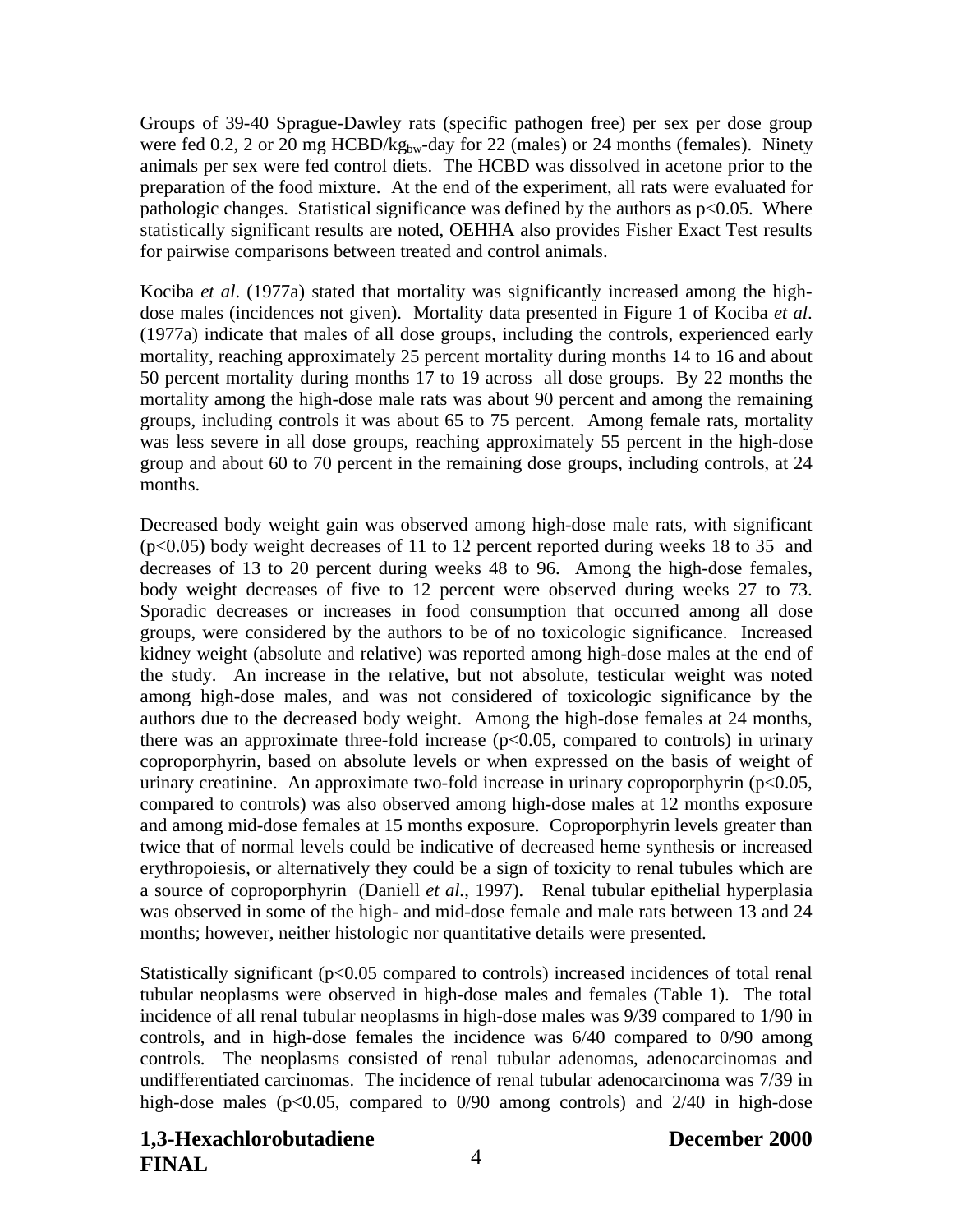females. Renal tubular undifferentiated carcinoma was observed in one high-dose male and one high-dose female rat. Metastasis to the lungs of renal tubular adenocarcinoma was observed in one high-dose male and one high-dose female rat. Increased hyperplasia of the renal tubular epithelium and increased adenomatous proliferation was observed in mid- and low-dose males and females; however, no renal tubular neoplasms were observed in the mid- or low-dose rats. The authors concluded the renal neoplasms in high-dose rats of both sexes were related to treatment with HCBD.

Kociba *et al*. (1977a; 1977b) did not present historical laboratory control data on the incidence of kidney tumors in Sprague-Dawley rats. An analysis of historical control incidence data for renal tubular tumors in Sprague-Dawley (Crl:CDBr) rats, obtained from nine lifetime carcinogenicity studies carried out between 1984 and 1991 in a different laboratory was presented by McMartin *et al*. (1992). The average incidence of adenoma was 0.7 percent (range, zero to 2.9 percent) among a total of 585 males and 0.0 percent among a total of 584 females. The average incidence of adenocarcinoma was 0.5 percent (range, zero to 1.7 percent) in males and zero percent in females.

A statistically significant  $(p=0.004)$  increase was noted in the incidence of uterine adenomatous polyps among the high-dose female rats (13/40) compared to controls (10/90) (Kociba *et al.*, 1977a). The increase was not considered by the authors to be treatment related because of an "abnormally low incidence of uterine polyps in this group of controls (11% incidence versus 24% incidence in historical control female rats.)." The source of the historical data was not presented by the authors.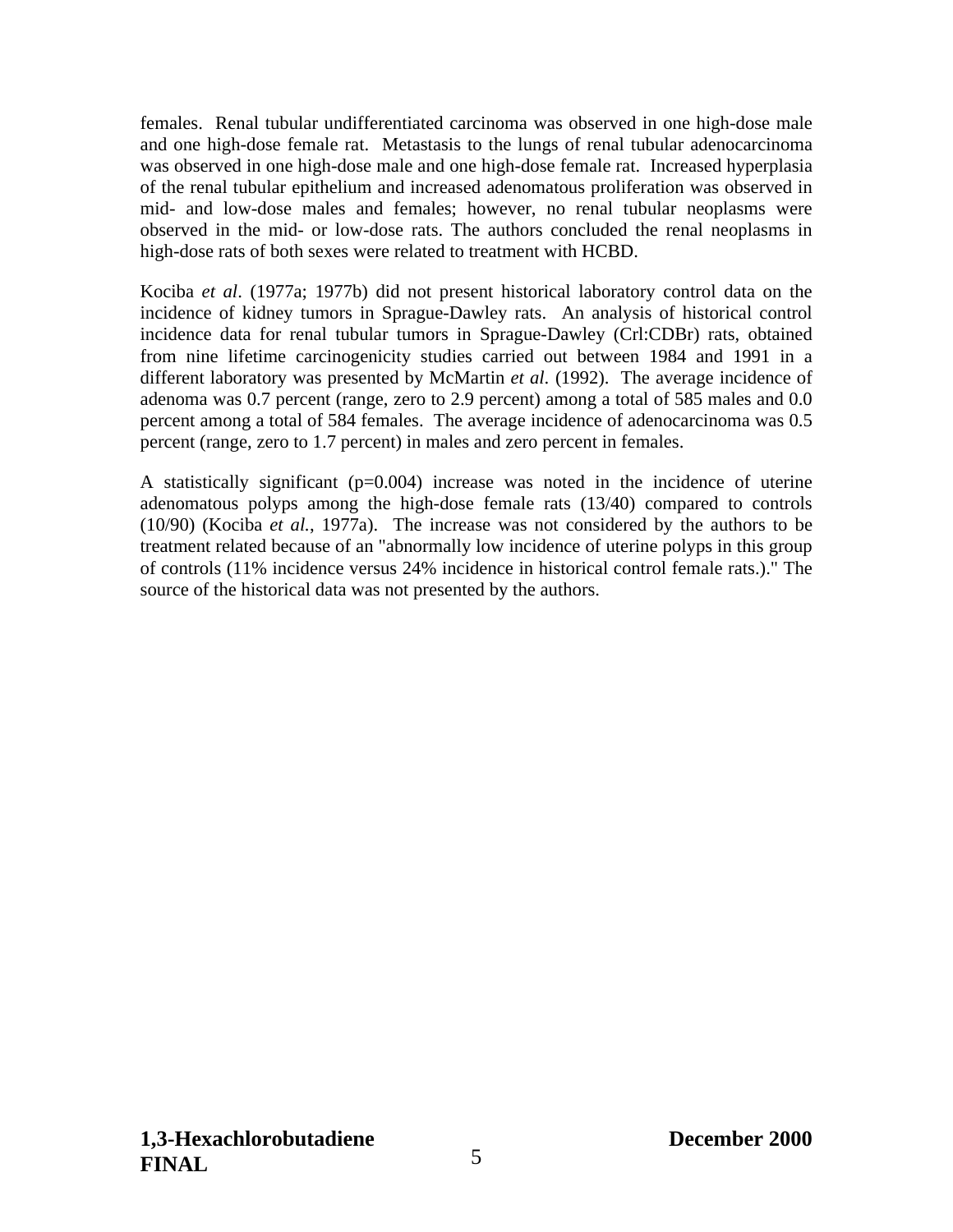|                   |                                    | Dose (mg HCBD/kg <sub>bw</sub> -day) |             |              |                |
|-------------------|------------------------------------|--------------------------------------|-------------|--------------|----------------|
|                   | <b>Tumor Site and Type</b>         | $\boldsymbol{0}$                     | 0.2         | $\mathbf{2}$ | 20             |
| Males             |                                    |                                      |             |              |                |
| Renal             | Adenoma                            | $1/90^a$ (1%)                        | $0/40(0\%)$ | $0/40(0\%)$  | 3/39(8%)       |
| tubular<br>tumors | Adenocarcinoma                     | $0/90(0\%)$                          | $0/40(0\%)$ | $0/40(0\%)$  | 7/39 (18%)     |
|                   |                                    |                                      |             |              | $p^b < 0.001$  |
|                   | Undifferentiated<br>carcinoma      | $0/90(0\%)$                          | $0/40(0\%)$ | $0/40(0\%)$  | 1/39(2.6%)     |
|                   | Renal tubular<br>neoplasms (total) | 1/90(1%)                             | $0/40(0\%)$ | $0/40(0\%)$  | 9/39 (23%)     |
|                   |                                    |                                      |             |              | p < 0.0001     |
| Females           |                                    |                                      |             |              |                |
| Renal             | Adenoma                            | $0/90(0\%)$                          | $0/40(0\%)$ | $0/40(0\%)$  | 3/40(8%)       |
| tubular<br>tumors |                                    |                                      |             |              | $p = 0.03$     |
|                   | Adenocarcinoma                     | $0/90(0\%)$                          | $0/40(0\%)$ | $0/40(0\%)$  | 2/40(5%)       |
|                   | Undifferentiated<br>carcinoma      | $0/90(0\%)$                          | $0/40(0\%)$ | $0/40(0\%)$  | $1/40$ (2.5%)  |
|                   | Renal tubular                      | $0/90(0\%)$                          | $0/40(0\%)$ | $0/40(0\%)$  | $6/40$ $(15%)$ |
|                   | neoplasms (total)                  |                                      |             |              | p < 0.001      |

**Table 1. Tumor Incidence of Kidney tumors in Sprague-Dawley rats that received HCBD in the diet for two years (Kociba** *et al.***, 1977a).** 

<sup>a</sup> Tumor incidence is the number of rats with tumor  $/$  total number of examined rats. The numbers in parentheses are the percent incidences.

b Where significant pairwise comparisons between controls and treated groups occur, Fisher Exact Test values, calculated by OEHHA, are given.

## *Rat Gavage Exposure: Chudin et al., 1985 (translated from the original in Russian)*

Male Wistar (CPJ) rats were administered HCBD by gavage for about two years. The doses of HCBD, administered in sunflower oil, were 0.6, 5.8 or 37 mg/kg<sub>bw</sub>-day (n=43, 43, and 41, respectively). Control rats were either untreated (n=90) or received only the sunflower oil vehicle  $(n=46)$ . Detailed evaluation of the study is difficult due to incomplete reporting, in particular, the authors' use of poorly defined terminology in the tabular presentation of tumor incidence data. In the text, the authors reported that detailed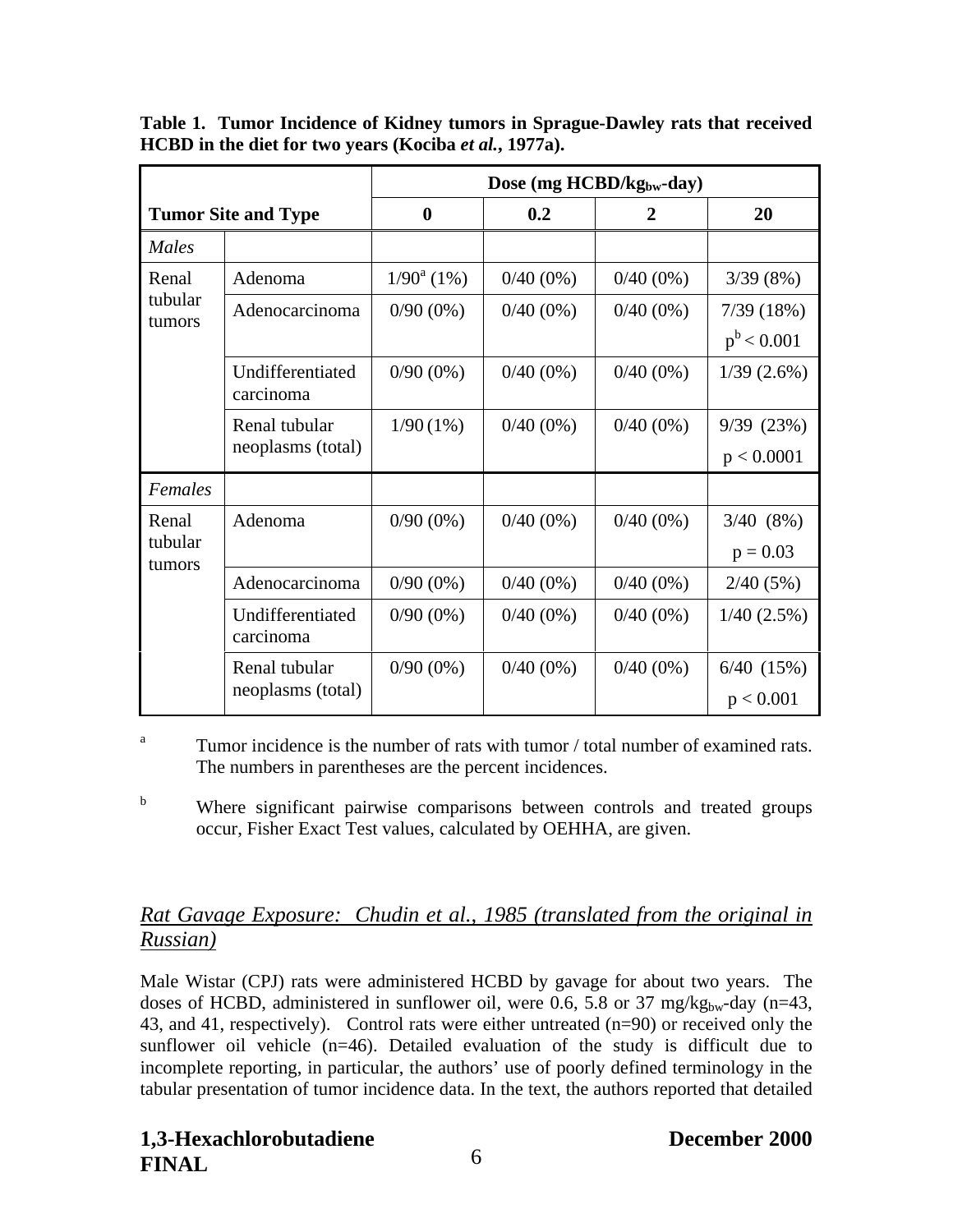<span id="page-11-0"></span>histopathologic analysis of liver and kidney tissues indicated the presence of two hepatomas, one benign bile duct tumor, and one kidney adenoma, in three animals.

## *3.2.2. Dermal Application Studies*

#### *Mouse Skin Application Study: Van Duuren et al., 1979*

Female non-inbred Ha:ICR Swiss mice (n=30) (ARS Sprague-Dawley) received skin applications of HCBD in acetone (0.2 ml) at two or six mg/mouse, three times/week for 440 to 594 days. Control mice received only acetone (0.1 ml, n=30) or were untreated (n=100). Abnormal appearing tissues and organs underwent histopathologic examination; in addition, skin, liver, stomach and kidney sections were examined histopathologically from each animal. Statistical significance was set by the authors at p<0.05. Survival of HCBD treated mice was stated by the authors to be excellent.

No skin tumors were observed among either control or HCBD-treated mice. Tumors of the lung and forestomach were observed in treated and control mice. The authors analyzed the tumor data as number of mice with tumors/total tumors, and concluded that HCBD was not carcinogenic in dermally exposed mice. Analyses of the data were also performed by OEHHA, comparing tumor incidence (i.e., number of tumor-bearing animals/total number of animals) in treated versus control groups using Fisher's Exact Test. The incidence of forestomach papilloma and carcinoma (combined) was 5/100, 2/30, 3/30, and 1/30 in the untreated control, acetone control, low-dose and high-dose groups, respectively. Statistically significant increases in lung papillomas were observed in low-dose  $(p=0.04)$  and high-dose  $(p=0.02)$  groups when compared to the untreated control group, but not when compared to the acetone control group (30/100, 11/30, 15/30, and 16/30 for untreated control, acetone control, low-dose and high-dose groups, respectively).

#### *3.2.3. Intraperitoneal Injection Studies*

#### *Mouse i.p. Injection Study: Theiss et al., 1977*

Theiss *et al.* (1977) conducted an experiment in male A/St mice, a strain that is sensitive to the development of lung tumors. Twenty mice received a total of 13 or 12 i.p. injections of 4 or 8 mg  $HCBD/kg_{bw}$  in tricaprylin (each dose delivered three times per week). Control mice received tricaprylin. Positive control mice received urethane in 0.9 percent NaCl. Twenty-four weeks after the first injection, lungs of treated and vehicle control mice were evaluated for tumors. Other organs were not evaluated. Among the surviving HCBD treated mice (19 and 14 animals in the low- and high-dose groups, respectively), the number of lung tumors per mouse was not different from that observed among the vehicle control mice. Among the positive control mice, the number of lung tumors per mouse was 19.6 compared to 0.19 among the NaCl controls. IARC (1979) noted the limitations (short-term exposure and study duration) of negative results associated with this test system. The insensitivity of the strain A mouse bioassay, which detects lung tumors, for aliphatic chlorides was noted by Stoner (1991).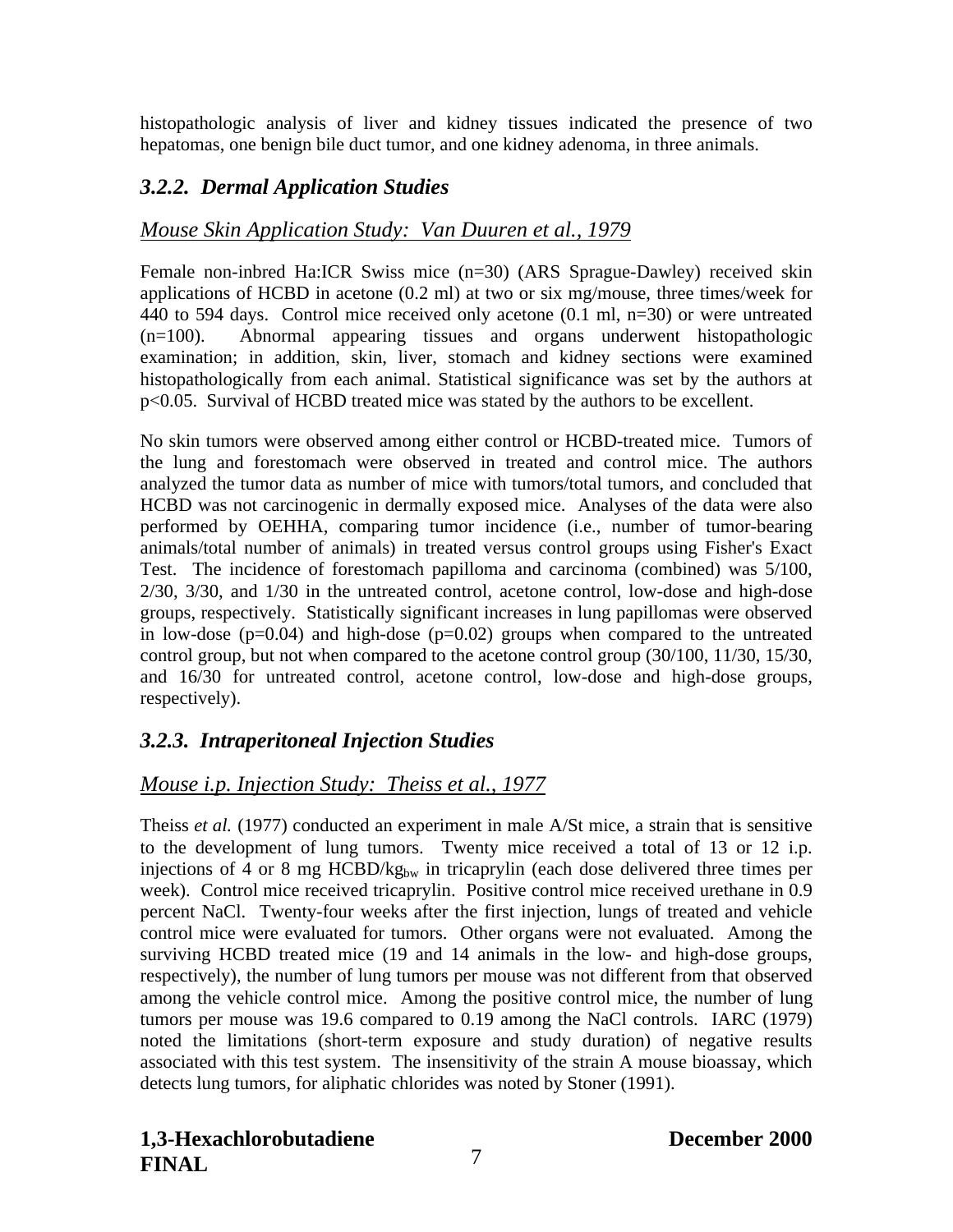## <span id="page-12-0"></span>*3.2.4. Summary of Studies*

In summary, renal tubular neoplasms (undifferentiated carcinoma, adenocarcinoma, and adenoma) were induced in female and male Sprague-Dawley rats chronically administered HCBD in the diet (Kociba *et al*., 1977a; 1977b). No treatment-related tumors were observed in another bioassay of male rats of a different strain, Wistar rats, exposed by gavage to HCBD in sunflower oil for a comparable period (Chudin *et al*., 1985). While the range of doses tested and the duration of treatment were similar, differences in study design between the two series of bioassays include the strain of rat tested (Sprague-Dawley versus Wistar), the means by which HCBD was administered (diet versus gavage), and the vehicle in which HCBD was dissolved (acetone versus sunflower oil). Wistar rats, however, were susceptible to the promotion of kidney tumors by HCBD (Nakagawa *et al.*, 1998; described in more detail in Section 3.3.1). A statistically significant increase in benign lung tumors was observed in female Ha:ICR Swiss mice that received HCBD in acetone by dermal application three times/week for 440 to 594 days, as compared with untreated, but not acetone controls. The non-positive findings in the short-term bioassay of HCBD in A/St male mice (Theiss *et al*., 1977) are consistent with the reported insensitivity of this animal model to aliphatic chlorides (Stoner, 1991).

## **3.3 Other Relevant Data**

#### *3.3.1 Tumor initiation/promotion studies*

Van Duuren *et al*. (1979) studied the action of HCBD as a tumor initiator in mice. Female non-inbred Ha:ICR Swiss mice (n=30) (ARS Sprague-Dawley) were initiated with a single topical application of HCBD (15 mg/mouse) in acetone, followed 14 days later by the promoter phorbol myristate acetate (PMA) at  $5 \mu g/mouse$ , three times/week for 428 to 576 days. A control group (n= 90) received only PMA. Survival was considered excellent by the authors. Complete autopsy was performed at death or the end of the experiment. Skin was the only site for which the authors presented tumor findings. The incidence of skin papilloma, defined as the number of tumor-bearing animals/total number of animals, was not significantly different (p=0.1) between HCBD-initiated mice (5/30) and PMA controls (6/90), although there was a notable decrease in the time to first tumor in the group initiated with HCBD, compared to the PMA control group (63 versus 449 days).

Nakagawa *et al*. (1998) studied the action of HCBD as a tumor promoter in rats. Male Wistar rats (6-8 weeks old at start of study) were initiated with N-ethyl-Nhydroxyethylnitrosamine (EHEN) and then exposed to 0.1 percent HCBD in the feed for 30 weeks and necropsied at 32 weeks. Renal cell tumor incidence (15/21 versus 5/21, p=0.002) and preneoplastic adenomatous hyperplasia of the kidney (21/21 versus 4/21,  $p<10^{-7}$ ) were increased in rats receiving EHEN+HCBD relative to those receiving only EHEN. Neither kidney tumors nor adenomatous hyperplasia was observed in rats receiving only HCBD or basal diet. Assuming an average body weight of 329 g (Nakagawa *et al.*, 1998) and a daily food consumption rate for rats of five percent of the body weight (Anderson and Carcinogen Assessment Group of the U. S. Environmental

### **1,3-Hexachlorobutadiene December 2000**  8 **FINAL**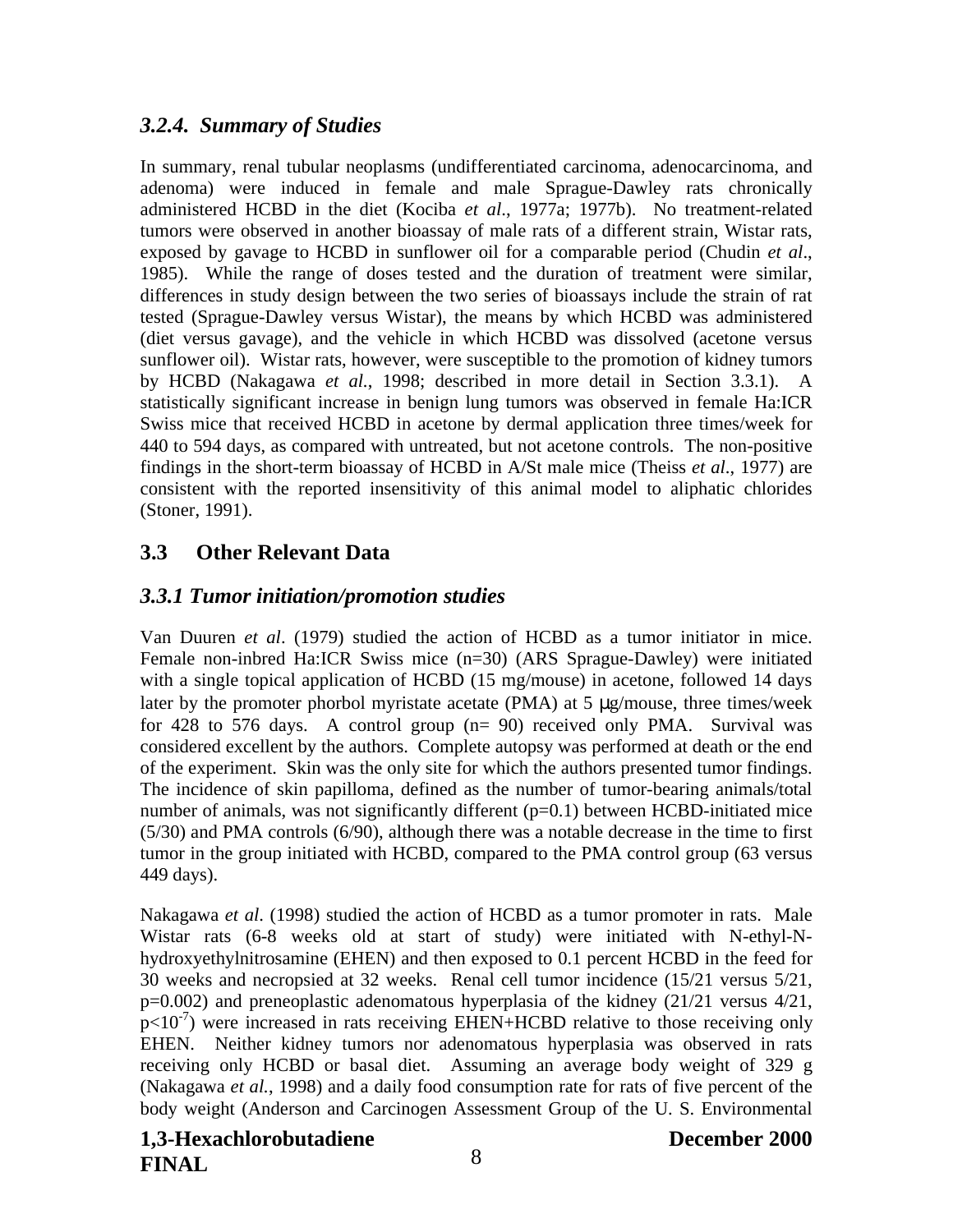<span id="page-13-0"></span> dose in the Kociba *et al.* (1977a 1977b) studies. The results of Nakagawa *et al*. (1998) Protection Agency, 1983), OEHHA estimates a daily dose of HCBD during the 30-week exposure duration of 50 mg  $HCBD/kg_{bw}$ -day. This value is 2.5-fold greater than the high indicate that under the conditions of the study, HCBD acted as a tumor promoter.

## *3.3.2 Genetic Toxicology*

#### *Bacterial and non-mammalian systems*

HCBD was tested for its ability to induce reverse mutations in *Salmonella typhimurium*  in several experiments under conditions of preincubation or plate incorporation. The role of metabolism in the mutagenicity of HCBD was investigated under conditions that favored either NADPH-dependent cytochrome P450 (CYP)-mediated oxidative metabolism or a reduced glutathione (GSH)/mercapturate/ $\beta$ -lyase pathway. HCBD was also tested in a forward mutation assay in *Salmonella typhimurium* and in *Drosophila melanogaster*.

In a series of experiments carried out under conditions of preincubation, HCBD was not mutagenic in *Salmonella typhimurium* strains TA98, TA100, TA1535 or TA1537, in the presence or absence of metabolic activation provided by either an Aroclor 1254-induced male Sprague-Dawley rat liver or a Syrian hamster liver postmitochondrial (S9) fraction and an NADPH generation system (Haworth *et al.*, 1983). The lack of mutagenicity in TA100 under preincubation conditions, in the presence of the S9 fraction and NADPH was also reported by Vamvakas *et al*. (1988) and under plate incorporation conditions in the presence or absence of metabolic activation by Stott *et al*. (1981). Negative results were reported by Rapson *et al*. (1980) in TA100 when HCBD was tested at levels of 0.1 to  $1000 \mu$ g per plate.

In contrast, Reichert *et al*. (1984) reported HCBD was mutagenic toward TA 100 under preincubation conditions in the presence of metabolic activation, but only in the presence of higher than usual concentrations of rat S9 protein. The authors also showed that the chemically synthesized HCBD oxidation products, perchloro-3-butenoic acid chloride (PCBAC) and perchloro-3-butenoic acid (PCBA), were each mutagenic under these conditions. They hypothesized that PCBAC could form from a short-lived monoepoxide intermediate that spontaneously rearranges to the acid chloride and thence hydrolyzes to the free acid.

Other reverse mutation studies indicate a role for GSH in the mutagenicity of HCBD. Mutagenicity of HCBD towards TA100 was observed in the presence of rat liver or combined rat liver and kidney microsomal fractions, each supplemented with GSH, but not with NADPH (Vamvakas *et al.*, 1988). The authors also observed decreased mutagenic activity when an inhibitor to  $\beta$ -lyase activity was present. Green and Odum (1985) reported the mutagenicity of two HCBD metabolites, S-(1,2,3,4,4 pentachlorobutadienyl)glutathione (PCBG) and S-(1,2,3,4,4 pentachlorobutadienyl)cysteine (PCBC), towards TA100 in the presence of rat kidney microsomal fractions that did not contain NADPH. Vamvakas *et al*. (1988) reported the mutagenicity of PCBG in the presence of rat kidney microsomal, mitochondrial or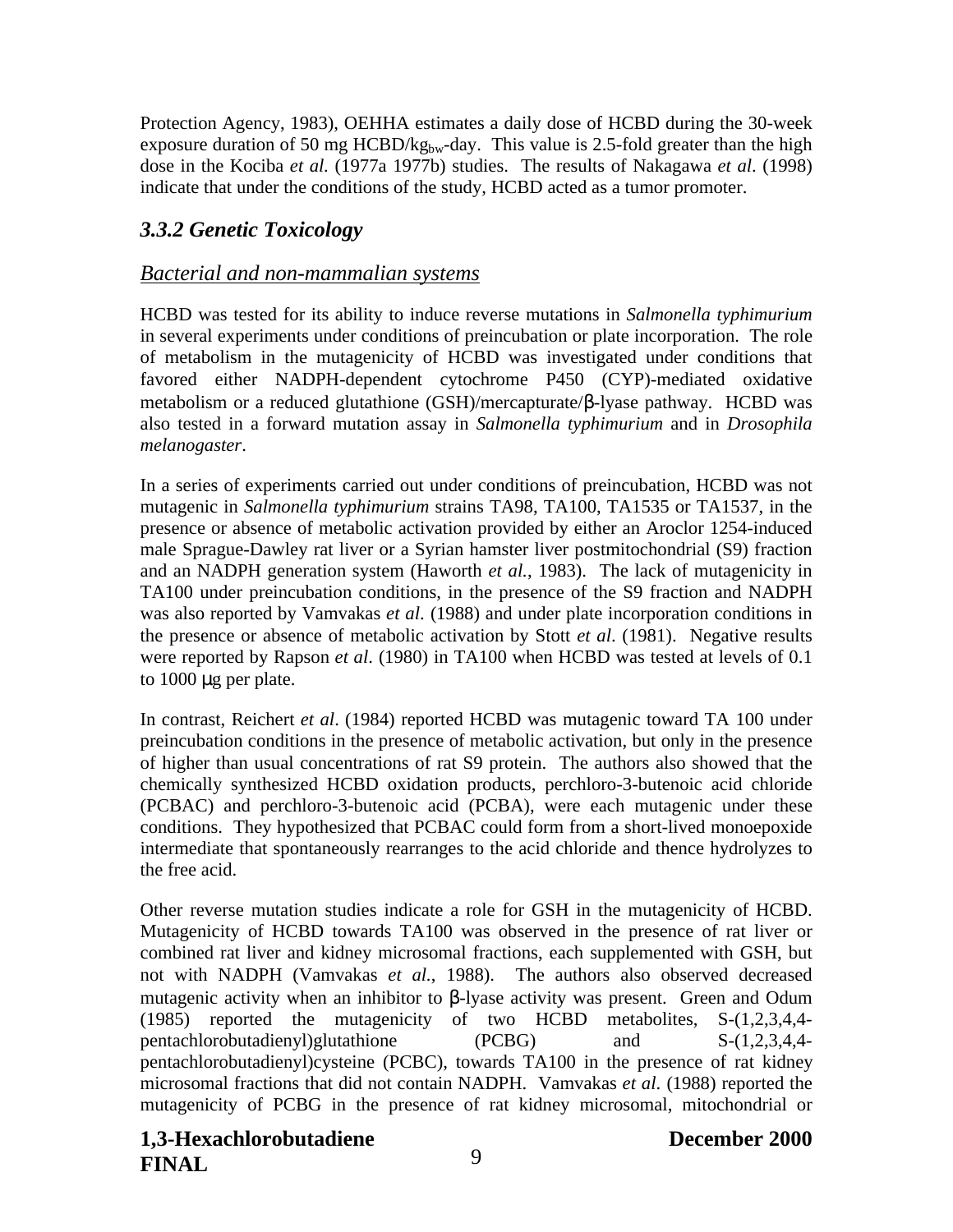cytosolic fractions and the decreased mutagenicity of this metabolite in the presence of a b-lyase inhibitor. The N-acetylated metabolite of PCBC, which is the mercapturate of HCBD, was also shown to be mutagenic towards TA100 in the presence of rat liver cytosol (Wild *et al.*, 1986). Taken together, these results suggest that the mutagenic activity of HCBD requires metabolic activation that proceeds through a GSH-mediated pathway. The pathway leads to the formation of a GSH conjugate and thence to the corresponding mercapturate. A metabolite of the mercapturate is then metabolized through the b-lyase pathway to one or more reactive products that are responsible for HCBD mutagenesis. Details of this pathway are discussed in the section on Metabolism (Section 3.3.3).

Using the Ara test, which detects forward mutations in *Salmonella typhimurium* strain BA13, Roldan-Arjona *et al*. (1991) reported HCBD was positive under conditions of preincubation in the absence of metabolic activation provided by a rat liver S9 fraction. Mutagenicity was also observed in the presence of the S9 fraction, but such activity was less than that in its absence.

No sex-linked recessive lethal mutations were observed in *Drosophila melanogaster*  exposed as adult flies to HCBD by diet or injection (Woodruff *et al.*, 1985).

#### *Mammalian systems, in vitro*

HCBD induced sister chromatid exchange (SCE) but not chromosome aberrations in Chinese hamster ovary (CHO) cells in the presence or absence of a rat liver extract supplemented with an NADPH generating system (Galloway *et al.*, 1987).

 activation of HCBD to a genotoxic species. However, in another experimental system, The HCBD metabolite PCBC induced DNA cross links, but not DNA single-strand breaks in isolated rabbit renal tubule preparations (Jaffe *et al.*, 1983). Unscheduled DNA synthesis (UDS) was induced by the HCBD metabolite, PCBG, in cultured porcine kidney cells (LLC-PK1) under conditions where cytotoxicity was not evident (Vamvakas *et al.*, 1989). The authors also reported that the induction of UDS was abolished in the presence of inhibitors of  $\gamma$ -glutamyltransferase or  $\beta$ -lyase activities. These results suggest an important role for the  $GSH/m$ ercapturate/ $\beta$ -lyase pathway in the metabolic HCBD and a suggested metabolite of oxidative metabolism, PCBA, each induced UDS and morphologic transformation in Syrian hamster embryo (SHE) cells (Schiffmann *et al.*, 1984).

#### *Mammalian systems, in vivo*

Stott *et al.* (1981) exposed male Sprague-Dawley rats by gavage to 20 mg HCBD /kg<sub>bw</sub>day (seven days/week for three weeks) and found a 40 percent increase in the repair of renal DNA. No increases in dominant lethal mutations or frequency of bone marrow chromosomal aberrations were observed in rats exposed by inhalation to 10 or 50 ppm HCBD for up to five days (NIOSH, 1981, as reported in ATSDR, 1994). No increases in chromosomal aberrations were observed in the bone marrow cells of rats that were fed 0.2, 2.0 or 20 mg HCBD/kg<sub>bw</sub> for approximately five months (Schwetz *et al.*, 1977).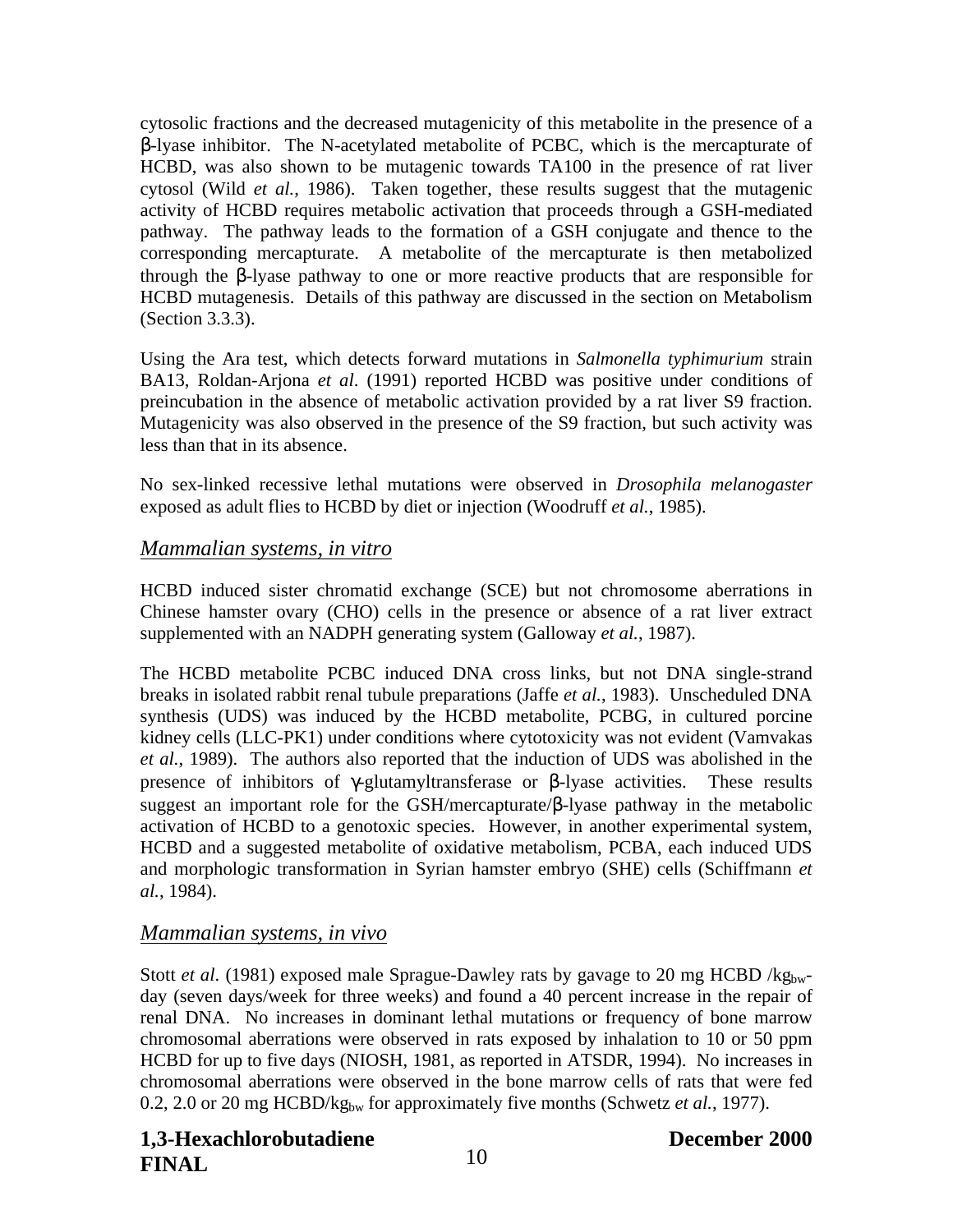#### *DNA adducts*

In the study discussed above by Stott *et al.* (1981), the level of DNA alkylation was 0.78 alkylations/106 nucleotides. In another study, Schrenk and Dekant (1989) observed *in vivo* covalent binding of HCBD to renal and hepatic mitochondrial DNA and to renal nuclear DNA in female NMRI mice exposed by gavage to HCBD. The covalent binding index (CBI, a measure of DNA adducts per dose of chemical developed by Lutz (1979)) for each DNA fraction was: kidney mitochondria – 7506, kidney nuclei – 27, liver mitochondria – 513, liver nuclei – 11 (p <  $0.02$ , <  $0.05$ , <  $0.02$ , >  $0.05$  respectively, compared to corn oil treated control mice.) Isolation and analysis of the renal mitochondrial DNA revealed radioactivity associated with altered bases but insufficient material was available for structural analysis. Schrenk and Dekant (1989) noted that higher levels of binding to mitochondrial DNA as compared to nuclear DNA, has also been observed for other chemical carcinogens such as benzene, polycyclic aromatic compounds and aflatoxin B1.

#### *Summary of Genotoxicity Studies*

HCBD has been shown to be mutagenic in *Salmonella typhimurium*, inducing reverse and forward mutations under conditions that favor GSH-mediated metabolism. HCBD has also been shown to be genotoxic in multiple mammalian test systems, inducing SCEs in CHO cells, UDS and morphological transformation in SHE cells, and increased repair of renal DNA in rats. Known or predicted metabolites of HCBD have also been shown to induce reverse mutations in *Salmonella*, DNA cross-links in isolated rabbit renal tubule preparations, UDS in porcine kidney cells, and UDS and morphological transformation in SHE cells. HCBD has also been show to bind covalently to rat and mouse DNA, *in vivo*.

HCBD did not induce mutations in *Salmonella typhimurium* under conditions that did not favor GSH-mediated metabolism, nor did HCBD induce sex-linked recessive lethal mutations in *Drosophila*, chromosomal aberrations in CHO cells, DNA single-strand breaks in isolated rabbit renal tubular preparations, dominant lethal mutations in rats, or bone marrow chromosomal aberrations in rats.

Studies conducted in *Salmonella typhimurium* and mammalian cells *in vitro* indicate that the genotoxicity of HCBD requires metabolism to one or more DNA reactive metabolites. The mutagenicity findings in *Salmonella typhimurium* were mostly negative under conditions favoring CYP-dependent oxidative metabolism and mostly positive under conditions favoring GSH- and  $\beta$ -lyase-mediated metabolism. The available data thus suggest the GSH/mercapturate/b-lyase pathway is likely to be the predominant means of bioactivation of HCBD to a DNA reactive species. CYP-dependent oxidative metabolism to one or more DNA reactive metabolites may also occur, but to a lesser extent. Additional support for this conclusion is provided by positive genotoxicity studies of GSH metabolites of HCBD in *Salmonella typhimurium* and mammalian cells *in vitro*, and by observations that two postulated oxidative metabolites of HCBD were mutagenic in *Salmonella typhimurium* and genotoxic to mammalian cells *in vitro*.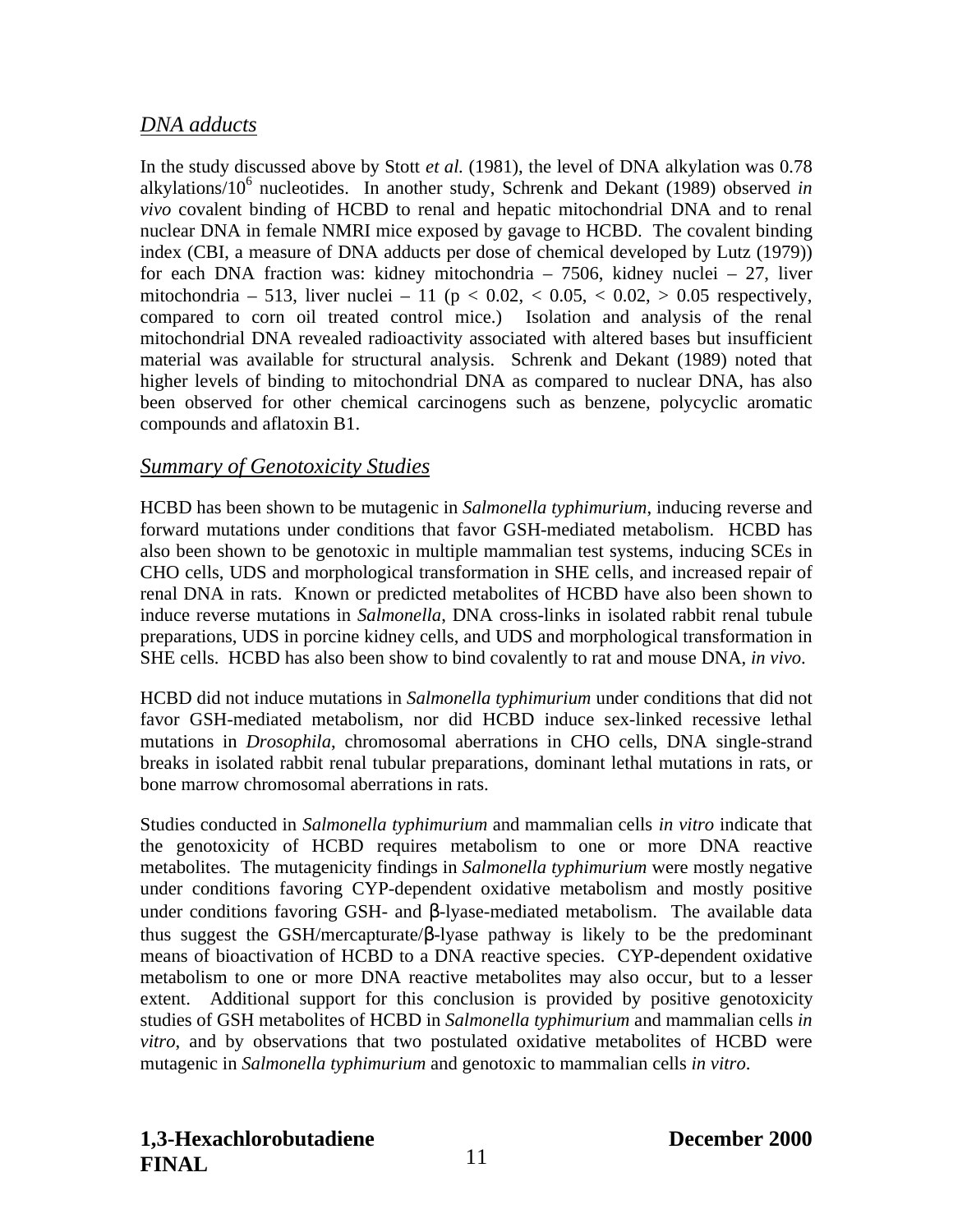## <span id="page-16-0"></span>*3.3.3 Pharmacokinetics and Metabolism*

#### **Pharmacokinetics**

A log  $K_{ow}$  of 4.78 and a log  $K_{oc}$  of 3.67 (ATSDR, 1994) indicate HCBD is easily absorbed across the lipid rich membranes of biologic tissue. For example, complete dermal absorption occurred in eight hours when HCBD was administered as the neat solvent to rabbits (0.4 or 1.6  $gm/kg_{bw}$ ) (Duprat and Gradiski, 1978).

Excretion occurs in feces and urine. As the HCBD dose increases, the fractional amount excreted in the urine decreases while that in the feces increases. Reichert *et al*. (1985) reported the fractional urinary recovery absorption of one or 50 mg  $\left[^{14}C\right]$ HCBD/kg<sub>bw</sub> in tricaprylin, administered to female Wistar rats by gavage, after 72 hours was 30 and 11 percent, respectively. Fecal recovery of the radioactive label was 42 and 69 percent, respectively. Birner *et al*. (1995) exposed female and male Wistar rats by gavage to 200  $mg \left[ {}^{14}C\right]$ HCBD/kg<sub>bw</sub> and measured radioactivity after 48 hours. The percent total recoveries were similar between the male and female rats (20 and 18 percent, respectively). Among the male rats, the recovery of radioactivity in the feces, urine and exhaled breath was 16, 3, and 1 percent, respectively. Among the female rats the recoveries were 11, 4, and 2 percent, respectively. Female rats receiving 100 mg  $[$ <sup>14</sup>C]HCBD/kg<sub>bw</sub> by gavage excreted 5.4 percent of the radioactivity into the urine within 24 hours (Reichert and Schutz, 1986). Payan *et al*. (1991) reported male Sprague-Dawley rats receiving a single dose of one mg  $\int_0^{14}$ C]HCBD/kg<sub>bw</sub> in aqueous polyethylene glycol by gavage excreted 18 percent into urine within 72 hours.

Birner *et al*. (1995) observed a sex difference in the urinary excretion of unmetabolized HCBD among rats. Male Wistar rats excreted unmetabolized HCBD into urine, whereas female Wistar rats excreted one or more metabolites and no unmetabolized HCBD. In male Sprague-Dawley rats but not male NCI Black-Reiter rats, a strain deficient in the male rat specific protein  $\alpha_{2u}$ -globulin, unmetabolized HCBD was also excreted into the urine (Pahler *et al.*, 1997). In the urine and the renal cytosol of the HCBD exposed male Sprague-Dawley rats, the unmetabolized HCBD was bound to  $\alpha_{2u}$ -globulin (Pahler *et al.*, 1997).

Biliary excretion plays an important role in the disposition of HCBD and its metabolites. In one study, Nash *et al*. (1984) fed male Alderly Park (Wistar derived) rats 200 mg  $[$ <sup>14</sup>C]HCBD/kg<sub>bw</sub> and found 39 percent of the radioactivity was associated with the bile in the first two days. Maximal biliary excretion occurred at about two days post-exposure, while increased fecal was evident at about four days post-exposure.

The role of biliary excretion in the disposition of HCBD was also investigated in a series of experiments by Payan *et al*. (1991). Male Sprague-Dawley rats receiving a single dose of one mg  $[$ <sup>14</sup>C]HCBD/kg<sub>bw</sub> in aqueous polyethylene glycol by gavage excreted 62 percent of the label into feces+gastrointestinal tract and 18 percent into urine after 72 hours. When the dose was increased to 100 mg/kg<sub>bw</sub>, the feces+gastrointestinal tract contained 72 percent of the label whereas the urine contained nine percent  $(p<0.05$ compared to lower dose group). In bile-duct cannulated rats fed one and 100 mg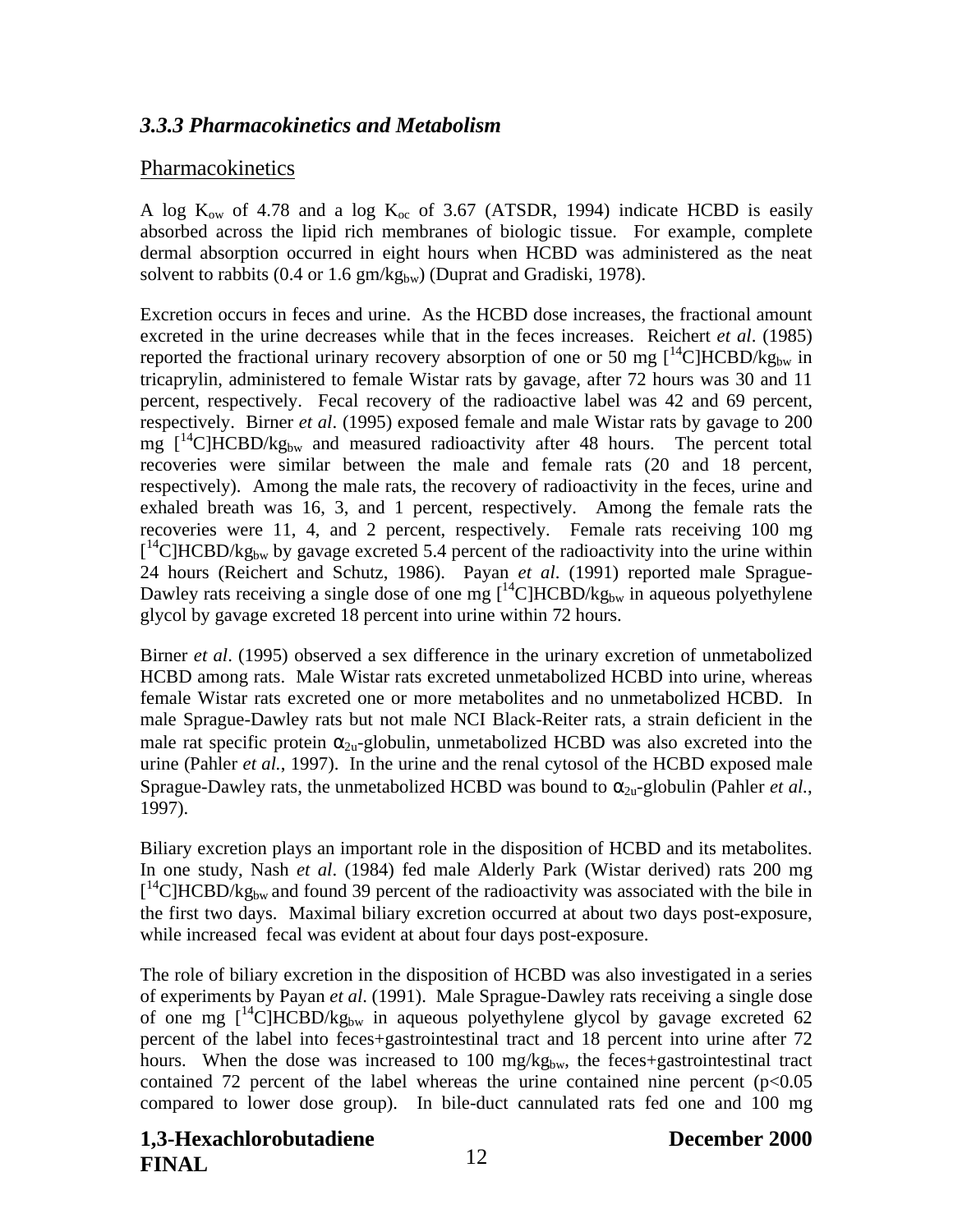$[$ <sup>14</sup>C]HCBD/kg<sub>bw</sub>, the biliary fractional excretion of label decreased with dose from 67 to 58 percent whereas the fecal excretion increased from three to 16 percent (each at p<0.05). Payan *et al*. (1991) also studied the distribution of the radioactive label from HCBD in donor and recipient rats that were joined surgically by crossover bile cannulation. The donor rats were fed 100 mg  $\left[ {}^{14}C\right]$ HCBD/kg<sub>bw</sub> and fractional excretion and tissue concentrations were determined after 30 hours. The authors calculated that the biliary contribution to the urinary label was about 40 percent and that about 80 percent of the biliary metabolites in the recipient rats were reabsorbed. They also determined that the radioactivity in the urine of the recipient rats was not extractable into organic solvent. Thus following oral exposure to HCBD, biliary excretion significantly contributes to renal excretion.

Although biliary excretion plays a major role in the disposition of HCBD and its metabolites to the kidney, evidence for a minor hepatic contribution has been presented by Koob and Dekant (1992). Using a perfused male Wistar rat liver system, the authors showed that one of the biliary HCBD metabolites can be efficiently absorbed from the perfusion medium and metabolized within the liver to one or more compounds that are excreted in the bile.

With respect to the disposition of HCBD, in a whole body autoradiographic experiment, the label from orally administered  $[$ <sup>14</sup>C]HCBD (200 mg/kg<sub>bw</sub>) was observed in the stomach, small intestine and outer medulla of the kidney in rats four to 16 hours postexposure (Nash *et al.*, 1984). The radioactivity of HCBD in the gut at four hours postexposure was 85 percent organic solvent soluble and 15 percent water soluble, while at 16 hours post-exposure it was mainly water soluble. In the Payan *et al*. (1991) study, the radioactivity in the urine of the donor male Sprague-Dawley rats was not extractable by organic solvent. Two HCBD metabolites were identified in the bile of male Wistar rats as PCBG and PCBcysteinylglycine (Nash *et al.*, 1984). Two HCBD metabolites were identified in the urine of the HCBD exposed female Wistar rats as pentachloro-1 methylthio-1,3-butadiene (PCMTB) and pentachloro-carboxymethylthio-1,3-butadiene (PCCMTB) (Reichert *et al.*, 1985) These studies indicate that HCBD undergoes metabolism before it is distributed to the kidney. Details of the metabolism of HCBD by animal tissues are discussed in the next section.

#### Metabolism

The major metabolic pathway for HCBD, and the one postulated to result in the ultimate DNA reactive metabolite, is the GSH/mercapturate/ $\beta$ -lyase pathway (Figure 1). The first step in the pathway is the glutathione-S-transferase (GST)-mediated conjugation of HCBD with GSH to form PCBG in the liver (Nash *et al.*, 1984; Dekant *et al.*, 1988b; Koob and Dekant, 1992). PCBG is then transported to the bile where it may be converted to PCBC by the actions of  $\gamma$ -glutamyltransferase (GGT) and dipeptidase (Nash *et al.*, 1984; Gietl and Anders, 1991). PCBC may undergo enterohepatic circulation and Nacetylation to the mercapturate, N-Ac-PCBC, in the liver or it may be translocated to the kidney where it can also be converted to N-Ac-PCBC (Dekant *et al.*, 1988b). Results obtained with a perfused liver system suggest that PCBG may also be transported intact from the bile to the kidney, where it is converted to PCBC (Koob and Dekant, 1992). A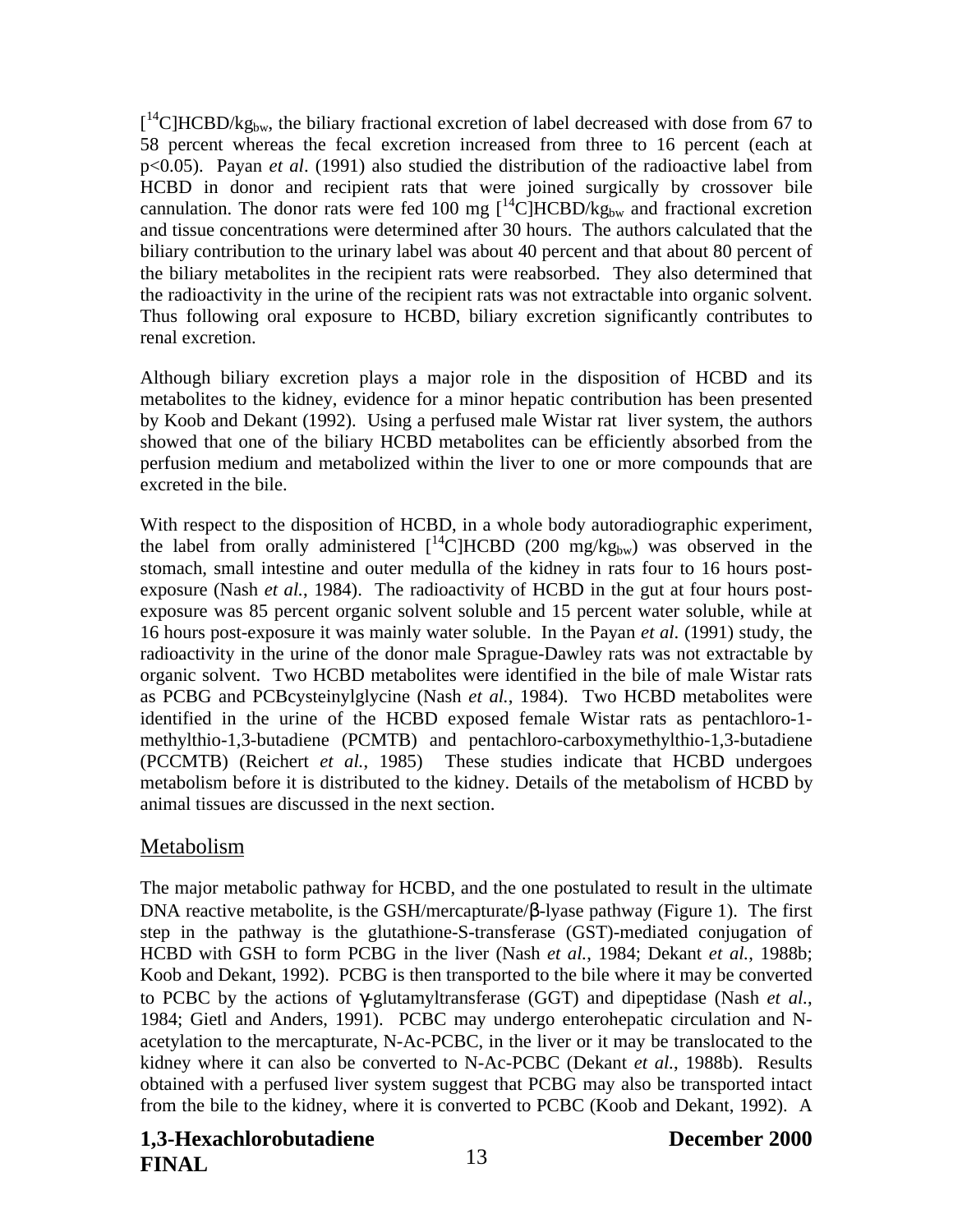sex-specific step in the formation of the mercapturate, N-Ac-PCBC, was observed in Wistar rats that were administered HCBD by gavage. Among the female rats, N-Ac-PCBC was a major urinary metabolite whereas it was a minor metabolite among the male rats (Birner *et al.*, 1995).

In the kidney, the site of HCBD tumorigenesis, PCBC, the cysteine conjugate of HCBD, is converted via b-lyase to a reactive thioketene (or a thiono acyl chloride). This reactive metabolite is hypothesized to be responsible for DNA alkylation (Dekant *et al.*, 1988a). The source of the PCBC in the kidney is deacylation of the mercapturate, N-Ac-PCBC (Pratt and Lock, 1988; Uttamsingh and Anders, 1999), or translocation from the small intestine (Dekant *et al.*, 1988b).

The metabolism of HCBD by the GSH/mercapturate/ $\beta$ -lyase pathway in the rat leads to the formation of non-toxic GSH conjugates of PCBC following its resorption from the bile into the liver (Koob and Dekant, 1992). Stable hydrolysis and oxidation products, considered to be metabolites of the reactive  $\beta$ -lyase-formed thioketene have also been described (Reichert *et al.*, 1985; Birner *et al.*, 1995).

Many of the enzymes required for HCBD metabolism via the GSH/mercapturate/ $\beta$ -lyase pathway have been observed in human tissue. GST activity towards HCBD has been demonstrated in human liver and is associated primarily with the microsomal fraction (Oesch and Wolf, 1989; McLellan *et al.*, 1989). The occurrence of other human enzymes that act on HCBD metabolites is suggested by the presence of the N-acetylated derivative (mercapturate) of the structurally related haloalkene, perchloroethylene (PERC) (Volkel *et al.*, 1998). Similarly, β-lyase activity towards the cysteinyl conjugates of PERC and trichloroethylene (TCE), another chlorinated alkene, has been demonstrated in human kidney (IARC, 1999b).

In addition to GSH-dependent metabolism, some oxidative metabolism of HCBD has been observed. One metabolic pathway leading to the formation of a mercapturate sulfoxide, N-acetyl-S-(1,2,3,4,4-pentachlorobutadienyl)-cysteine sulfoxide (N-Ac-PCBCsulfoxide), has been described (Birner *et al.*, 1995). N-Ac-PCBC-sulfoxide is formed from N-Ac-PCBC by male rat liver microsomal fractions, but not in the presence of female rat liver microsomal fractions or rat kidney microsomal fractions from either sex (Birner *et al.*, 1995). Sulfoxidation of the HCBD mercapturate was also observed in human male and female liver (Werner *et al.*, 1995b). The authors also reported no sulfoxide was formed from PCBG or PCBC, and flavin monooxygenase exhibited no activity towards N-Ac-PCBC. The enzyme responsible for the formation of N-Ac-PCBC-sulfoxide in humans and rats was identified as a member of the cytochrome P450 3A (CYP3A) monooxygenase family, although in rats CYP1B1/2 may also play a role (Werner *et al.*, 1995b; Werner *et al.*, 1995a). N-Ac-PCBC-sulfoxide cytotoxicity towards rat renal proximal tubular cells, measured as cell viability, was not inhibited by a  $\beta$ -lyase inhibitor as was the cytotoxicity of N-Ac-PCBC, a result that distinguishes between the metabolic pathways that lead from N-Ac-PCBC to a thioketene or to N-Ac-PCBCsulfoxide. N-Ac-PCBC-sulfoxide has not been tested for carcinogenicity or genotoxicity.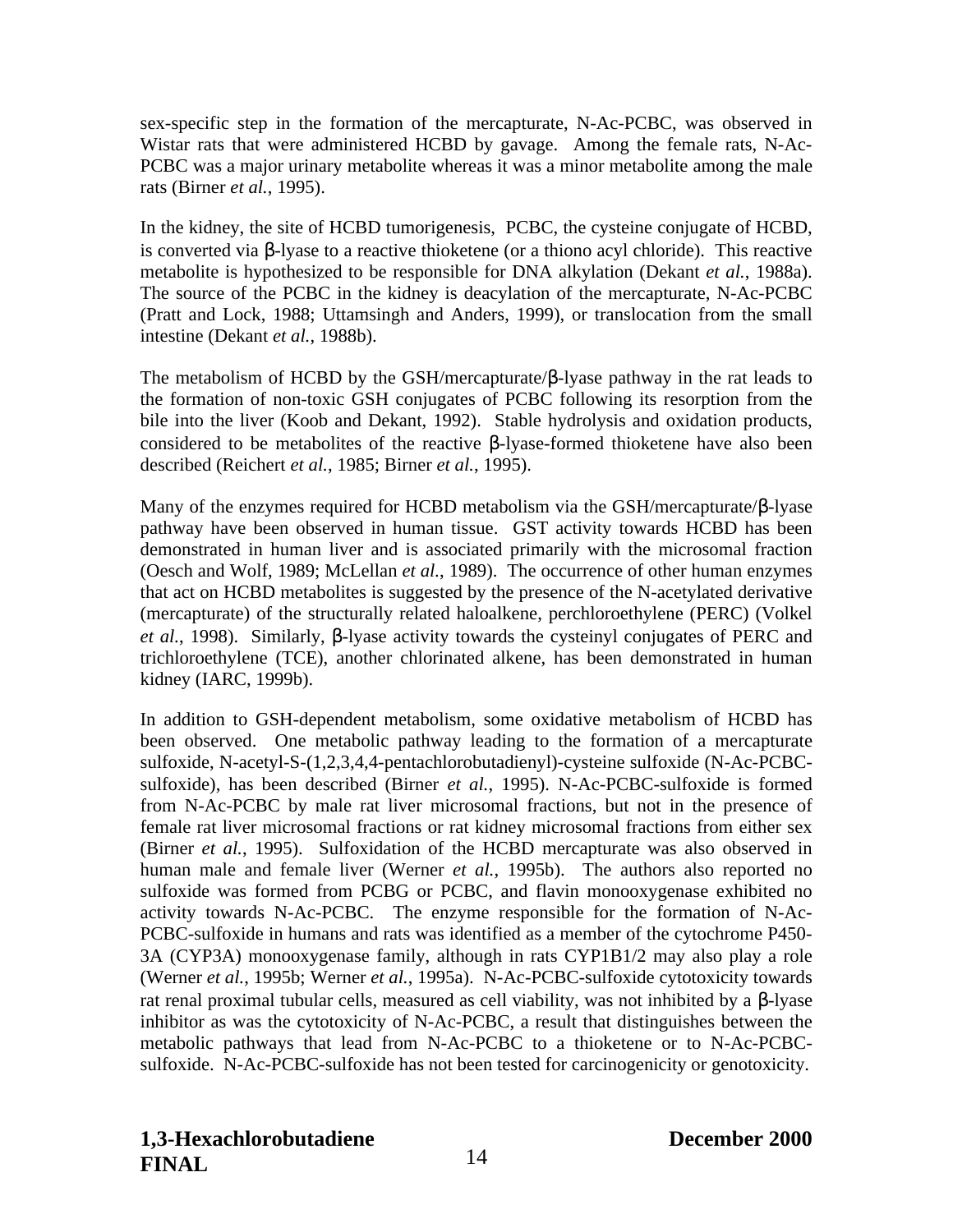



**1,3-Hexachlorobutadiene** December 2000<br> **EINAI FINAL** 15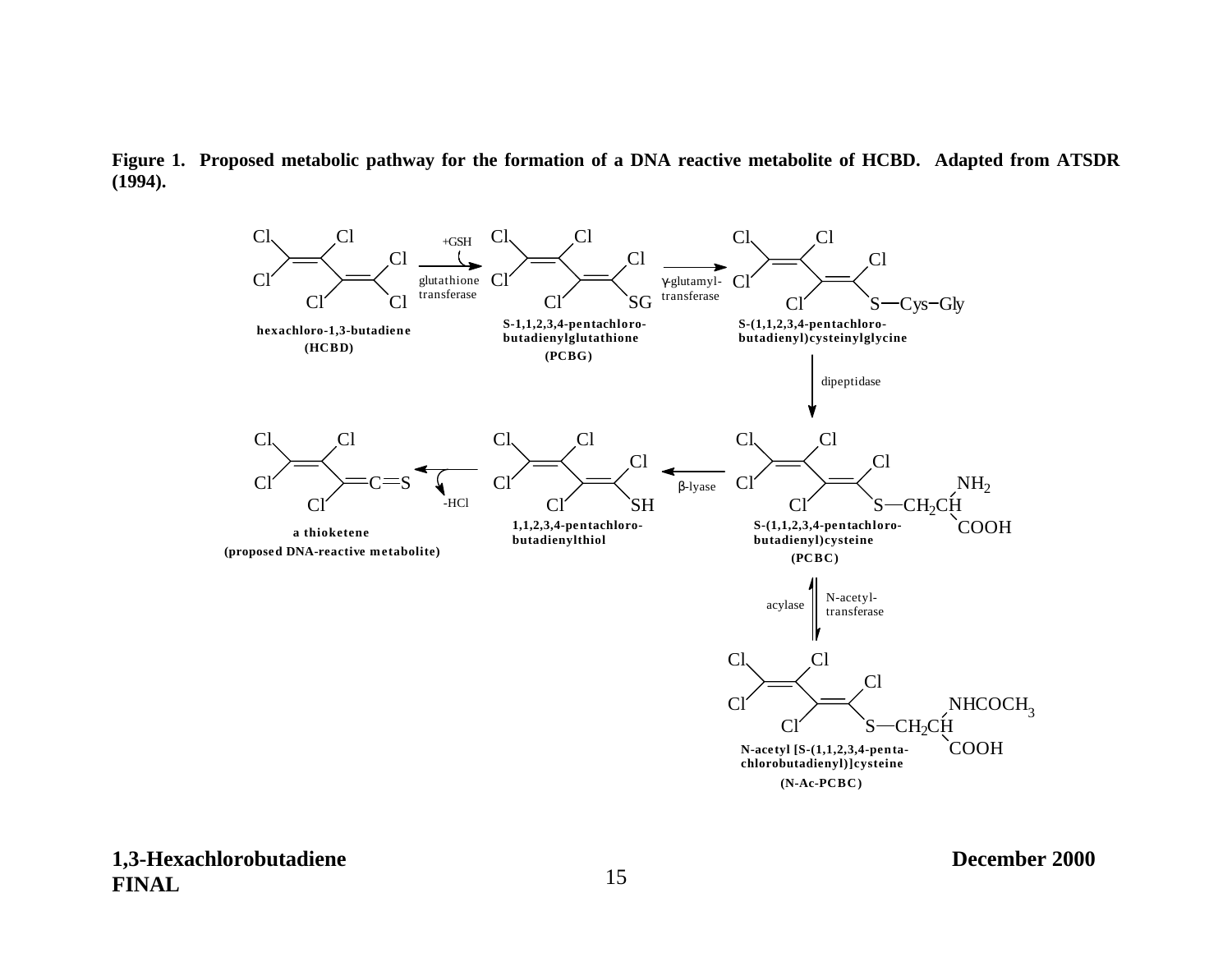<span id="page-20-0"></span>Additional genotoxic products could result from CYP-dependent oxidative metabolism of HCBD. Reichert *et al*. (1984) proposed that the spontaneous rearrangement of a shortlived monoepoxide intermediate metabolite of HCBD could result in the formation of PCBAC, which upon subsequent hydrolysis would form the free acid, PCBA. PCBAC and PCBA were each mutagenic towards *Salmonella typhimurium* in the presence of a metabolic activation system (Section 3.3.2) (Reichert *et al.*, 1984). Other data suggesting a role for oxidative metabolism in the bioactivation of HCBD to DNA reactive species include observations of HCBD genotoxicity in CHO cells under conditions where CYPdependent oxidative metabolism was present (Galloway *et al.*, 1987), and increases in HCBD covalent binding to liver and kidney protein under conditions of CYP enzyme induction by phenobarbital pretreatment, and decreases in covalent binding to proteins under conditions of CYP enzyme inhibition by piperonyl butoxide (Reichert *et al.*, 1985). Interpretation of the protein binding studies is complicated, however, by the ability of phenobarbital to induce GSTase, and the ability of piperonyl butoxide to induce rather than inhibit some CYP isoenzymes (reviewed by Hodgson, 1994).

In summary, HCBD is activated through a pathway that includes GSH, enzymes of the mercapturate pathway, deacylase activity and  $\beta$ -lyase activity. Deacylase and  $\beta$ -lyase activities are present in the kidney, which is the target site of HCBD tumorigenesis in the rat. Inhibitors of GGT, the first enzyme in mercapturate acid synthesis, and of  $\beta$ -lyase activity result in decreased genotoxic activity of HCBD and its GSH conjugate. Although the GSH conjugate of HCBD may be metabolized in bile, liver and intestinal tissue to the mercapturic acid and then transported to the kidney, the GSH conjugate itself may be transported intact to the kidney where it is metabolized to the ultimate  $\beta$ -lyasederived reactive metabolite. Oxidative metabolism of HCBD to DNA reactive metabolites may also occur to a lesser extent.

## *3.3.4 Structure-Activity Comparisons*

HCBD is a chlorinated alkene. Two other chlorinated alkenes that have been identified as causing cancer under Proposition 65 are TCE and PERC. TCE and PERC were each classified by IARC (1995a; 1995b) as probably carcinogenic to humans (group 2A) and the classifications were based on limited evidence in humans and sufficient evidence in experimental animals. Renal tubular adenomas and carcinomas were induced in male rats exposed to PERC by inhalation (IARC, 1995a). Renal tubular adenomas were also observed among two strains of rats that received TCE by gavage and in one strain, a renal tubular adenocarcinoma was observed (IARC, 1995b).

Similarities in the site and type of tumor induced in rodents, the genotoxic activity in short-term test systems, and the metabolism of HCBD, TCE and PERC suggest that the three chlorinated alkenes may share a common mechanism of action in the induction of kidney tumors. The GSH conjugates of TCE and PERC, similar to the GSH conjugate of HCBD, were each genotoxic towards porcine kidney cells (Vamvakas *et al.*, 1989). The cysteine conjugates of TCE and PERC, similar to the cysteine conjugate of HCBD, were each mutagenic toward *Salmonella typhimurium* (TA100) in the presence of rat kidney extracts without NADPH (Green and Odum, 1985). In addition, the cysteine conjugates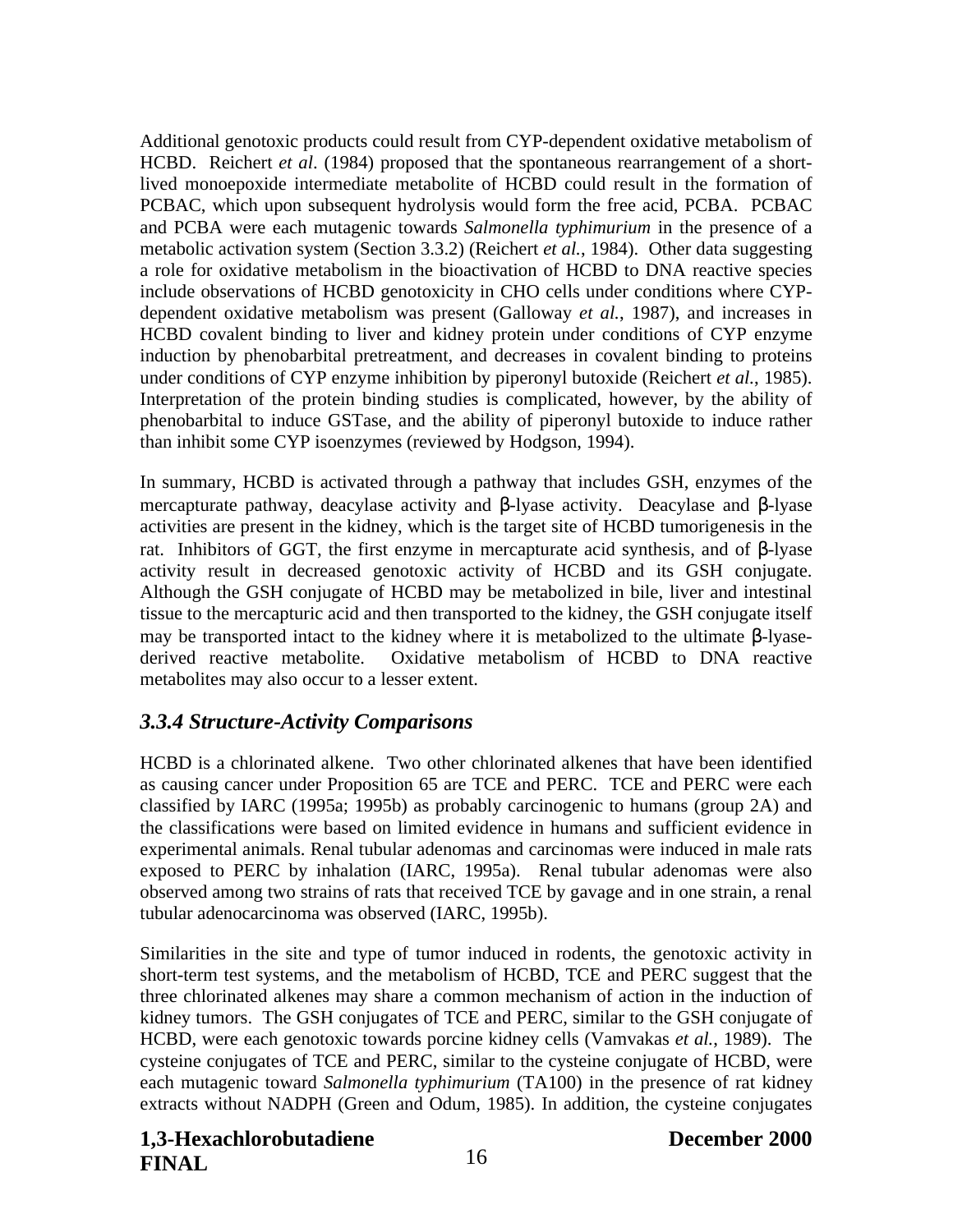<span id="page-21-0"></span>of HCBD, TCE and PERC are each N-acetylated in rat tissues, to the corresponding mercapturates (Birner *et al.*, 1997). Thus, each of these chlorinated ethylenes can be metabolized through the same GSH/mercapturate/ $\beta$ -lyase pathway, forming genotoxic metabolites capable of reaching the kidney. Each of these compounds also undergoes oxidative metabolism via CYP-dependent monooxygenases. This latter pathway appears to play an important role in the bioactivation of TCE and PERC (IARC, 1995a; 1995b), while the GSH/mercapturate/ $\beta$ -lyase pathway appears to be more important in the carcinogenicity of HCBD.

The structural similarity between HCBD and these two chlorinated alkenes may be extended to chlorinated alkanes in terms of the role of GSH in bioactivation to a reactive metabolite. 1,2-Dichloroethane (DCE) has been listed as causing cancer under Proposition 65 and classified as possibly carcinogenic to humans (Group 2B) by IARC (1999a). Similar to HCBD, DCE is also mutagenic towards *Salmonella typhimurium* in the presence of liver cytosol and GSH but not in the presence of liver microsomal fractions and NADPH (Anders *et al.*, 1988). Although DCE can be metabolized through either an oxidative or GSH-dependent pathway, the GSH pathway is considered more important for DCE-induced DNA damage (IARC, 1999a).

## *3.3.5 Pathology*

The kidney tumors described by Kociba *et al*. (1977a; 1977b) as being related to treatment with HCBD were of renal tubular epithelial origin. These neoplastic lesions were observed unilaterally and bilaterally. All but two of the neoplasms were classified as either adenomas or adenocarcinomas. Two cases of undifferentiated renal tubular carcinoma were reported, one each in the high-dose males and females. In two cases, adenocarcinomas were associated with metastasis to the lung. In the rat, the progression of renal tubular adenomas to carcinomas, and the potential for renal tubular carcinomas to metastasis to the lung has been noted (IARC, 1992).

## **3.4 Mechanism**

Although the mechanism of HCBD carcinogenesis has not been determined, there is evidence for a role for genotoxicity. The major metabolic pathway for HCBD, and the one postulated to result in formation of the ultimate DNA reactive metabolite, is the  $GSH/mercapture/\beta$ -lyase pathway. This pathway consists of a series of enzyme catalyzed reactions that are initiated with the conjugation of HCBD with GSH in the liver and completed with the formation of a DNA reactive thioketene in the kidney, the site of tumor formation in the rat. A minor role for the bioactivation of HCBD through CYPdependent oxidative metabolism may exist; however, the contribution of this pathway to the formation of DNA reactive metabolites remains to be determined.

Evidence in support of a genotoxic mechanism of action includes positive mutagenicity studies of HCBD in the *Salmonella typhimurium* reverse mutation assay under conditions where the GSH/mercapturate/ $\beta$ -lyase pathway was operative. Metabolites of HCBD formed through the action of enzymes in this pathway were also mutagenic in this assay. The mutagenicity of HCBD and PCBG was decreased in the presence of an inhibitor to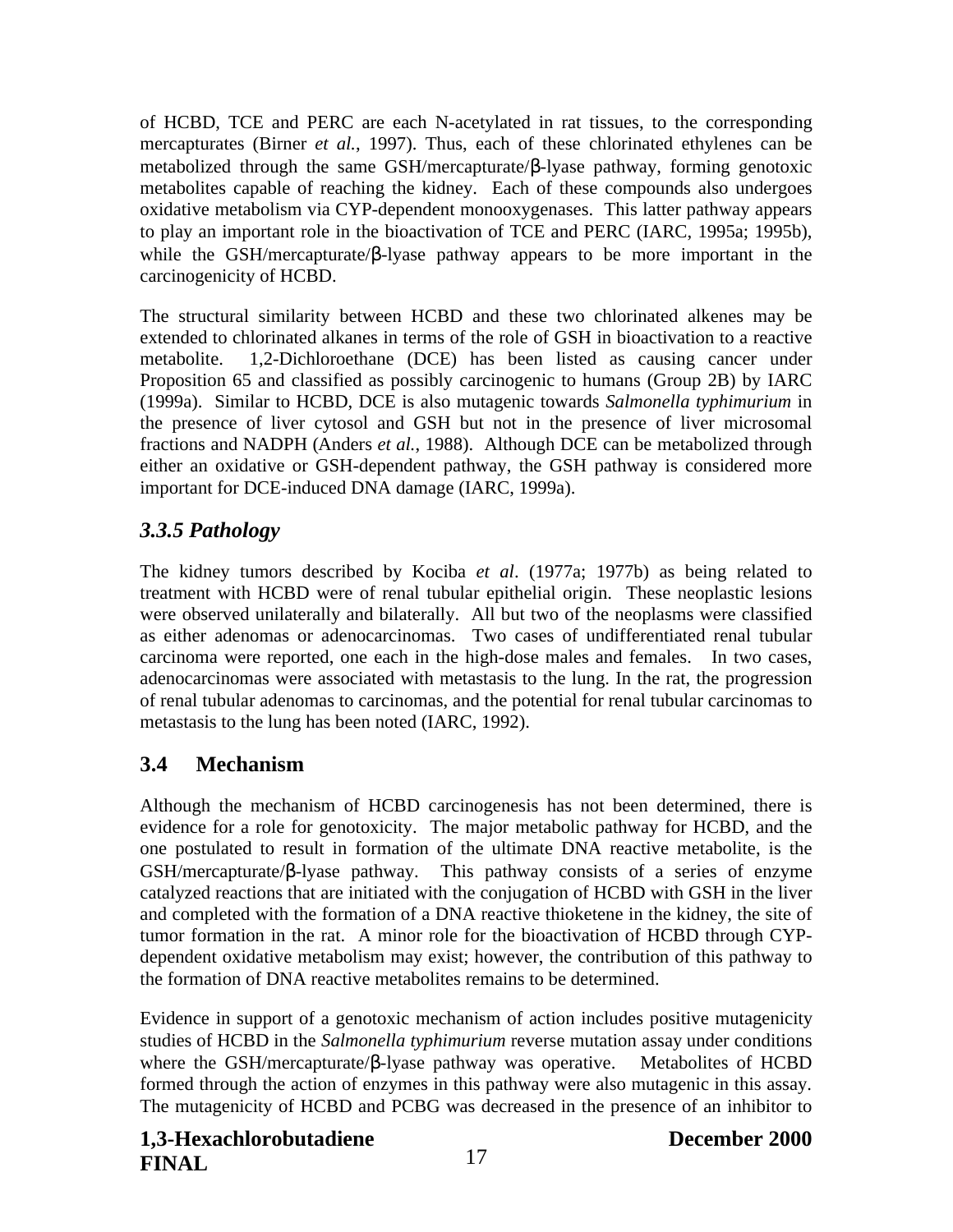<span id="page-22-0"></span>b-lyase. HCBD was also mutagenic towards *Salmonella typhimurium* in a forward mutation assay. HCBD-induced genotoxicity has been observed in mammalian cells *in vitro,* with SCEs, but not chromosome aberrations, induced in CHO cells and UDS and morphologic transformation induced in SHE cells. In addition, the GSH conjugate of HCBD induced UDS in porcine kidney cells under conditions where cytotoxicity was not evident, and HCBD induced cross-linking, but not DNA single-strand breaks, in isolated rabbit renal tubule preparations. *In vivo* evidence of HCBD genotoxicity includes the induction of DNA adducts in kidney, the target organ, in rats and mice, and increased renal DNA repair in rats.

HCBD acted as a tumor promoter, increasing the incidence of renal cell adenomatous hyperplasia, adenoma and carcinoma in rats initiated with EHEN (Nakagawa *et al*., 1990). Increased hyperplasia of the renal tubular epithelium was also reported by Kociba *et al.* (1977a; 1977b) in rats treated with HCBD. Thus in addition to genotoxicity, other mechanisms may contribute to HCBD carcinogenicity.

## **4 OTHER REVIEWS**

The International Agency for Research on Cancer reviewed the evidence of HCBD carcinogenicity in 1979 (IARC, 1979) and 1987 (IARC, 1987) and classified HCBD as a group 3 carcinogen (not classifiable as to carcinogenicity). The classification was based on inadequate data in humans and limited data in experimental animals. The classification remained unchanged as a result of IARC's most recent evaluation (IARC, 1999b). The U. S. EPA (Integrated Risk Information Service) (1991) classified HCBD as a possible human carcinogen (group C) based on renal neoplasms in male and female rats. More recently, HCBD was classified by U.S. EPA (1998) in a criteria document as "likely to be carcinogenic to humans", based on renal tumor finding in both sexes of rats. The National Institute for Occupational Safety and Health (NIOSH, 2000) identified HCBD as a potential occupational carcinogen based on kidney tumors in animals.

## **5 SUMMARY AND CONCLUSIONS**

## **5.1 Summary of Evidence**

No studies on the long-term health effects of human exposure to HCBD were reported. Carcinogenic activity of HCBD has been observed in studies in experimental animals. HCBD induced renal tubular neoplasms (undifferentiated carcinoma, adenocarcinoma, and adenoma) in female and male Sprague-Dawley rats that received the compound in the diet (Kociba *et al.*, 1977a; 1977b). No treatment-related tumors were observed in male Wistar rats, exposed by gavage to HCBD in sunflower oil for nearly two years (Chudin *et al*., 1985). In female mice receiving dermal applications of HCBD in acetone three times/week for 440 to 594 days, benign lung tumors were increased  $(p<0.05)$  in treated groups, as compared with untreated, but not vehicle controls (Van Duuren *et al*.,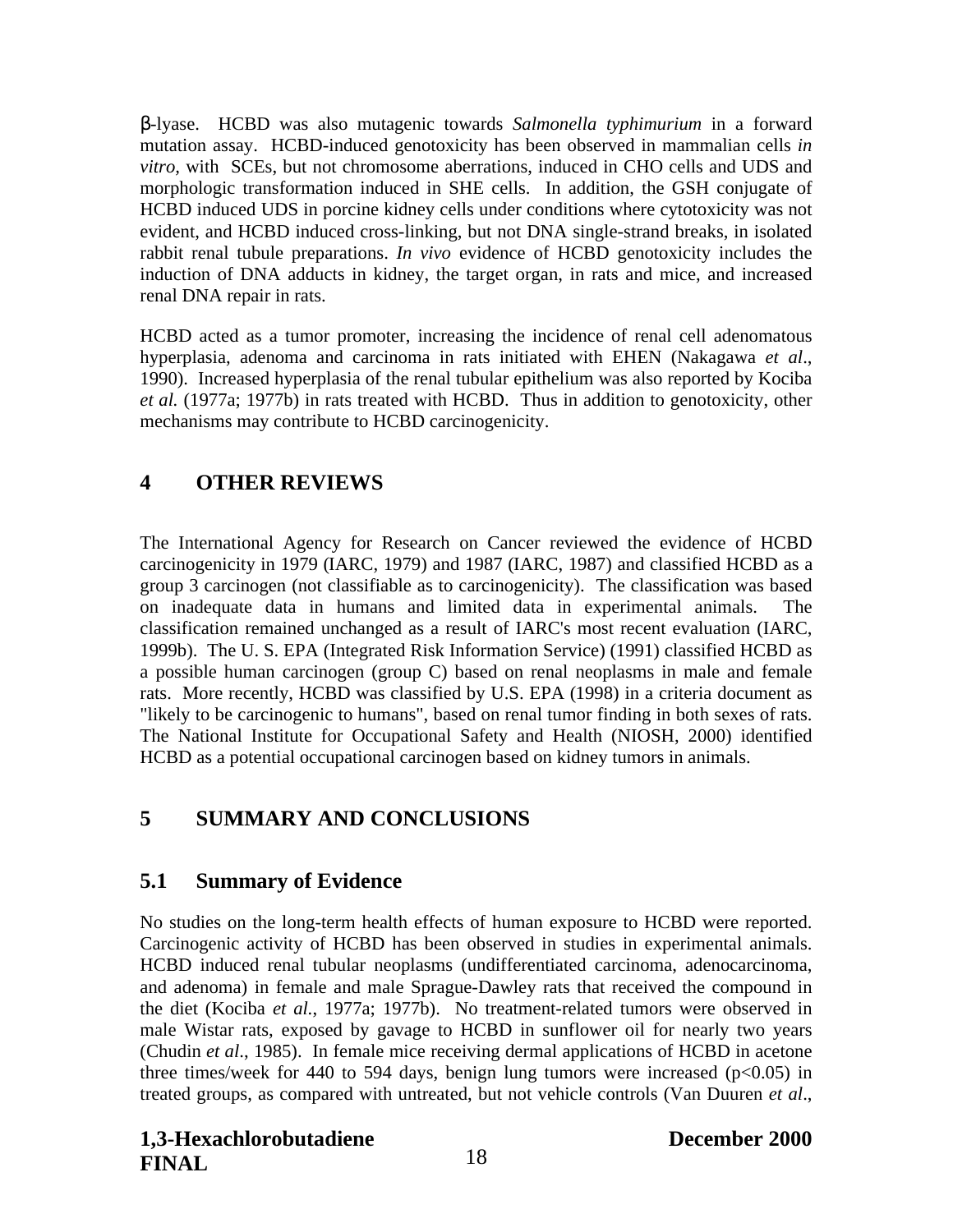1979). No treatment-related tumors were observed in the short-term bioassay of HCBD in A/St male mice (Theiss *et al*., 1977); however, this finding is not unexpected, given the reported insensitivity of this experimental animal model to the tumorigenic effects of aliphatic chlorides. When tested in a mouse initiation/promotion model, dermal application of HCBD did not result in a treatment-related increase in tumors; however, a decrease in the time to first tumor was observed in the HCBD-initiated animals, as compared with those receiving only the promoter (Van Duuren *et al*., 1979). HCBD was shown to act as a tumor promoter, increasing the combined incidence of renal cell adenoma and carcinoma in rats initiated with EHEN (Nakagawa *et al.*, 1998).

HCBD has been shown to be genotoxic in multiple test systems, inducing reverse and forward mutations in *Salmonella typhimurium*, SCEs in CHO cells, UDS and morphological transformation in SHE cells, and increased repair of renal DNA in rats. Known or predicted metabolites of HCBD have also been shown to induce reverse mutations in *Salmonella typhimurium*, DNA cross-links in isolated rabbit renal tubule preparations, UDS in porcine kidney cells, and UDS and morphological transformation in SHE cells. Studies conducted in *Salmonella typhimurium* and mammalian cells *in vitro*  indicate that the genotoxicity of HCBD requires metabolism to one or more DNA reactive metabolites. Mutagenicity findings in *Salmonella typhimurium* were mostly negative under conditions favoring oxidative metabolism and mostly positive under conditions favoring GSH- and  $\beta$ -lyase-mediated metabolism. The available data therefore suggest that the GSH/mercapturate/ $\beta$ -lyase pathway is likely to be the predominant means of bioactivation of HCBD to a DNA reactive species, while oxidative metabolism to one or more DNA reactive metabolites may occur, but to a lesser extent. Additional support for this conclusion is provided by positive genotoxicity studies of GSH metabolites of HCBD in *Salmonella typhimurium* and mammalian cells *in vitro*, and by observations that two postulated oxidative metabolites of HCBD were mutagenic in *Salmonella typhimurium* and genotoxic to mammalian cells *in vitro*. *In vivo* binding of HCBD to renal and hepatic mitochondrial and nuclear DNA was detected in mice administered HCBD by gavage (Schrenk and Dekant, 1989). *In vivo* alkylation of kidney DNA has also been observed in rats (Stott *et al.,* 1981).

The studies on pharmacokinetics and metabolism suggest that the carcinogenicity and genotoxicity of HCBD is primarily due to metabolism through a pathway that includes GSH, enzymes of the mercapturate pathway, deacylase activity and  $\beta$ -lyase activity. Oxidative metabolism of HCBD to one or more DNA reactive metabolites may also occur, but the extent to which this pathway contributes to the genotoxicity and tumorigenicity of HCBD is not known. Metabolic intermediates formed as a result of metabolism of HCBD by the GSH/mercapturate/ $\beta$ -lyase pathway, and detected in experimental animal studies include PCBG (Nash *et al.*, 1984), PCBcysteinylglycine (Nash *et al.*, 1984), PCBC (Gietl and Anders, 1991) and N-Ac-PCBC (Reichert and Schutz, 1986; Birner *et al.*, 1995). PCBC may occur as the second degradation product of PCBG (Nash *et al.*, 1984; Gietl and Anders, 1991) or the deacylation product of N-Ac-PCBC (Pratt and Lock, 1988; Uttamsingh and Anders, 1999). The ultimate DNA reactive species is thought to be a thioketene. The GSH conjugate of HCBD may be metabolized in bile, liver and intestinal tissue to the mercapturate and then transported to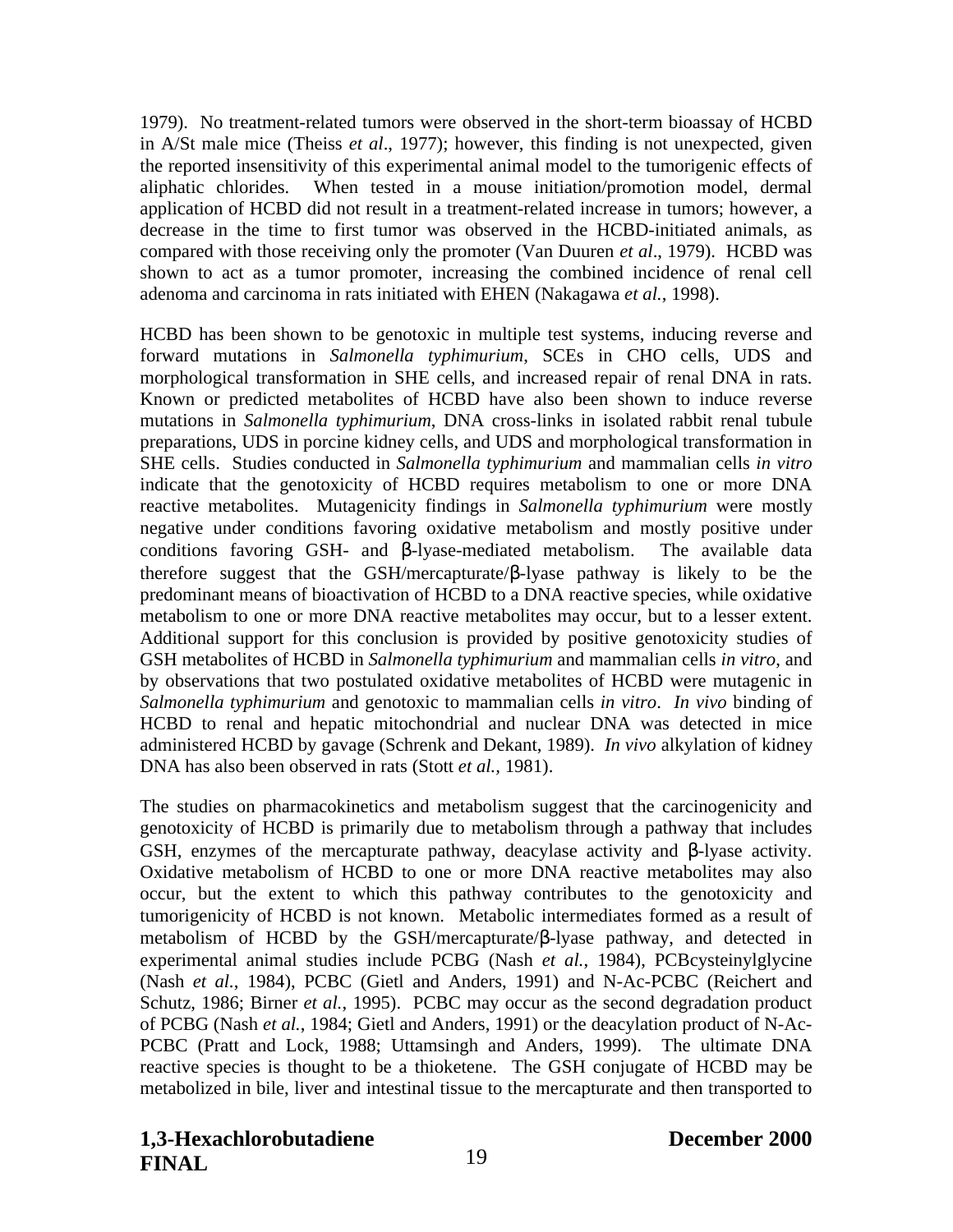<span id="page-24-0"></span>the kidney, which possesses deacylase and  $\beta$ -lyase activities, and is the site of HCBD tumorigenesis in the rat. In addition, the GSH conjugate itself may be transported intact to the kidney where it is metabolized to a  $\beta$ -lyase-derived thioketene.

Two other chlorinated alkenes, TCE and PERC, have been classified by IARC (1995a; 1995b) as probable human carcinogens (group 2A) and have been identified as causing cancer under Proposition 65. Both TCE and PERC have been shown to induce renal tubular neoplasms in long-term studies in rats. Similarities in the site and type of tumor induced in rodents, the genotoxic activity in short-term test systems, and the metabolism of HCBD, TCE and PERC suggest that the three chlorinated alkenes may share a common mechanism of action in the induction of kidney tumors. However, oxidative metabolism via CYP-dependent monooxygenases appears to play a greater role in the bioactivation of TCE and PERC than HCBD.

Although the mechanism of HCBD carcinogenesis has not been determined, there is evidence for a role for genotoxicity. The major metabolic pathway for HCBD, and the one postulated to result in formation of the ultimate DNA reactive metabolite, is the  $GSH/m$ ercapturate/ $\beta$ -lyase pathway. However, more than one mechanism may be operative, as HCBD acted as a renal tumor promoter and increased the incidence of hyperplasia of the renal tubular epithelium in rats.

## **5.2 Conclusion**

There is evidence for the carcinogenicity of HCBD, based on the development of renal tubular neoplasms in female and male rats that received HCBD in the diet for approximately two years. Contributing to the weight of evidence are observations of mutagenicity in bacteria under conditions that favor the GSH/mercapturate/ $\beta$ -lyase pathway, genotoxicity in mammalian cells, and *in vivo* DNA binding in rats and mice. Chemical structural, functional, and metabolic analogies with recognized carcinogens, and evidence of tumor promoter activity further contribute to the weight of evidence.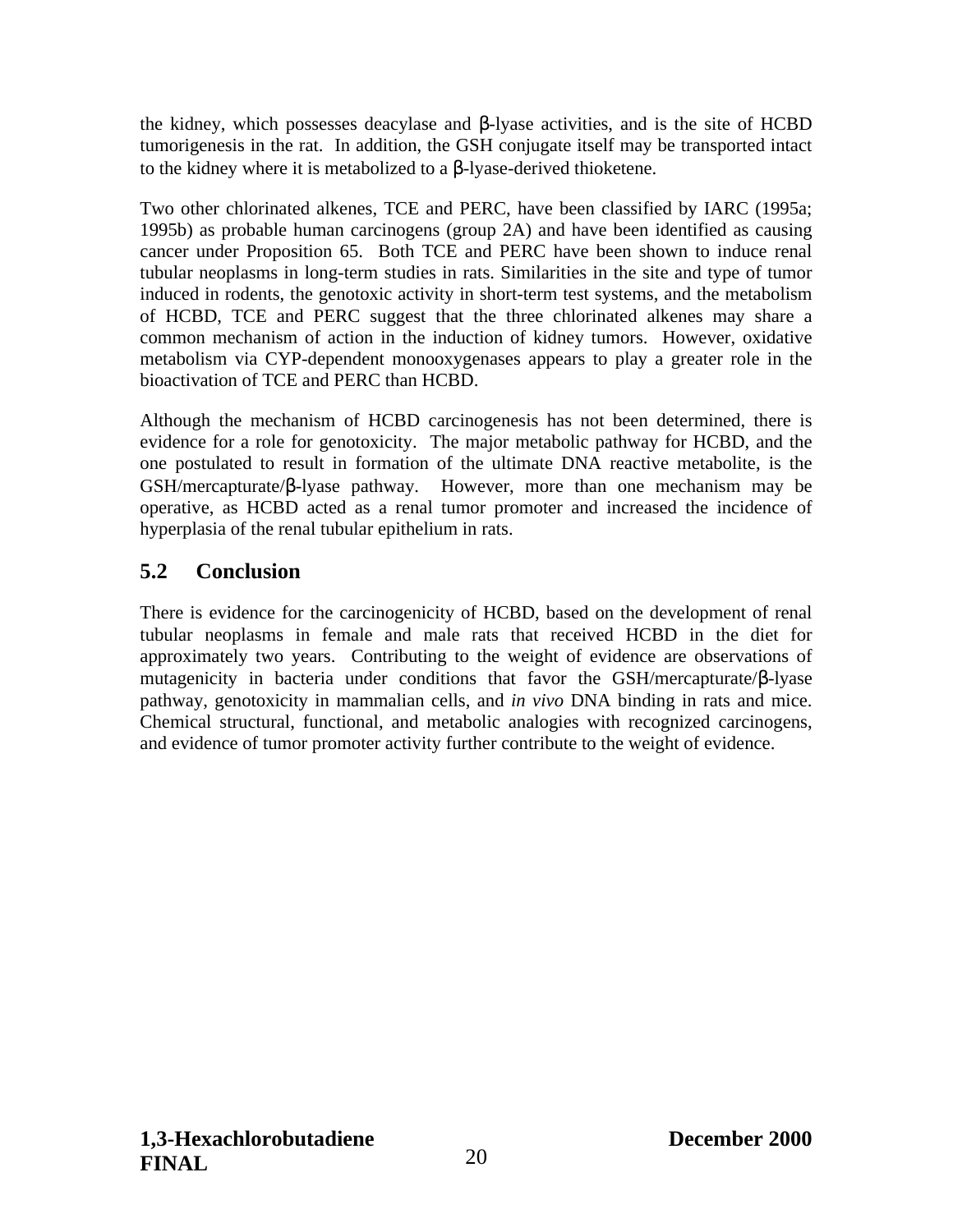#### <span id="page-25-0"></span>**6. REFERENCES**

Anders MW, Dekant W, Elfarra AA, Dohn DR (1988). Biosynthesis and biotransformation of glutathione S-conjugates to toxic metabolites. *CRC Critical Rev Toxicol* **18**(4):311-41.

Anderson EL, Carcinogen Assessment Group of the U. S. Environmental Protection Agency (1983). Quantitative approaches in use to assess cancer risk. *Risk Anal* **4**:277-95.

ATSDR (1994). *Agency for Toxic Substances and Disease Registry. Toxicological profile for hexachlorobutadiene*. [Atlanta, GA]: U.S. Department of Health and Human Services, Public Health Service, Agency for Toxic Substances and Disease Registry.

Birner G, Bernauer U, Werner M, Dekant W (1997). Biotransformation, excretion and nephrotoxicity of haloalkene-derived cysteine S-conjugates. *Arch Toxicol* **72**(1):1-8.

Birner G, Werner M, Ott MM, Dekant W (1995). Sex differences in hexachlorobutadiene biotransformation and nephrotoxicity. *Toxicol Appl Pharmacol* **132**(2):203-12.

Bristol DW, Crist HL, Lewis RG, MacLeod KE, Sovocool GW (1982). Chemical analysis of human blood for assessment of environmental exposure to semivolatile organochlorine chemical contaminants. *J Anal Toxicol* **6**:269-75.

Chudin VA, Gafieva ZA, Koshurnikova NA, Nifatov AP, Revina VS (1985). Evaluation of the mutagenicity and carcinogenicity of hexachlorobutadiene. *Gigiena I Sanitariya*   $(5):79-80.$ 

Daniell WD, Stockbridge HL, Labbe RF, Woods JS, Anderson KE, Bissell DM *et al*. (1997). Environmental chemical exposures and disturbances of heme synthesis. *Environ Health Persp* **105**(Supp 1):37-53.

Dekant W, Berthold K, Vamvakas S, Henschler D (1988a). Thioacylating agents as ultimate intermediates in the beta-lyase catalysed metabolism of S-(pentachlorobutadienyl)-L-cysteine. *Chem Biol Interact* **67**(1-2):139-48.

Dekant W, Lash LH, Anders MW (1988b). Fate of glutathione conjugates and bioactivation of cysteine S-conjugates by cysteine conjugate beta-lyase. Seis H, Ketterer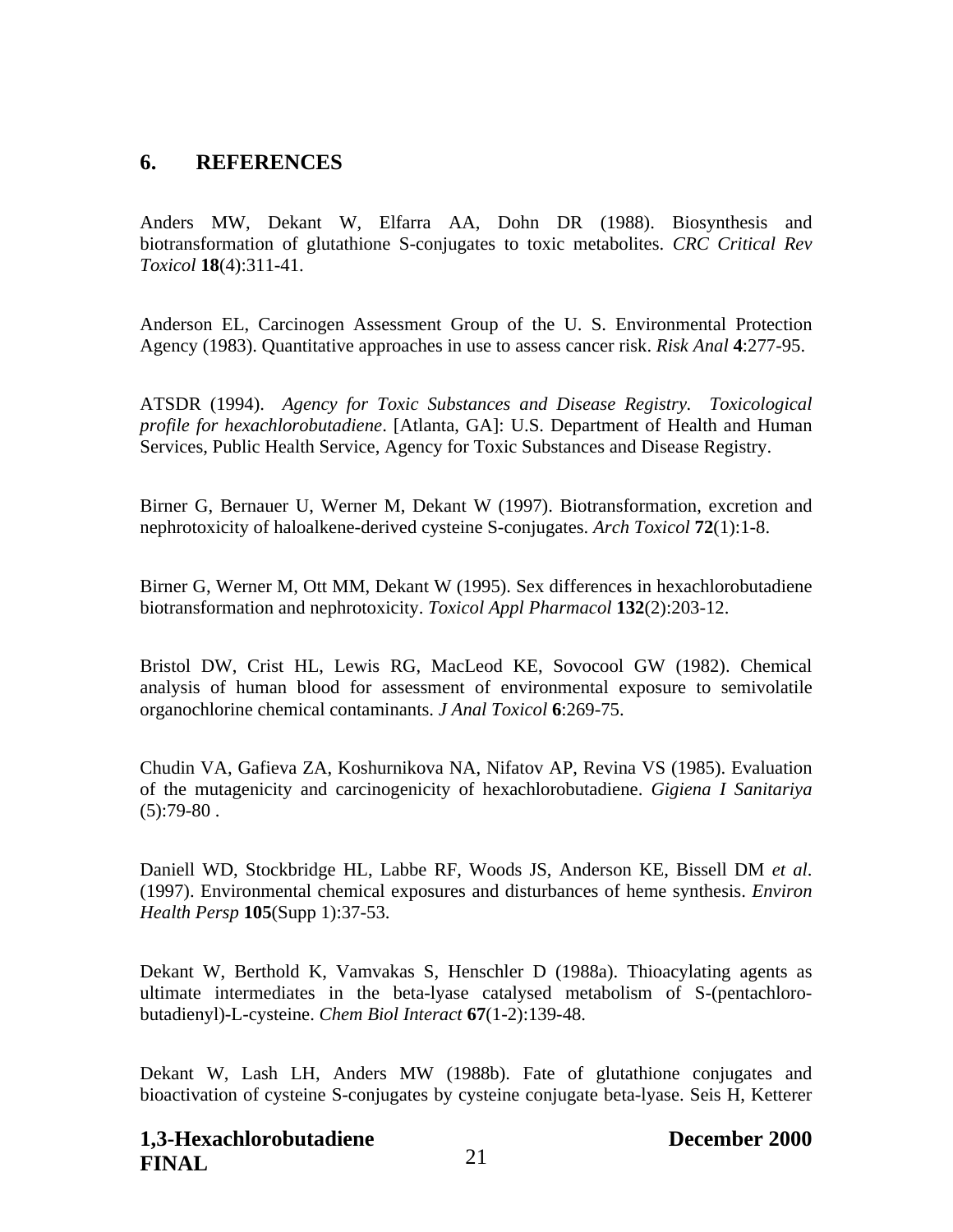B. Glutathione Conjugation. New York: Academic Press Limited, 1988b: 415-47.

Duprat P, Gradiski D (1978). Percutaneous toxicity of hexachlorobutadiene. *Acta Pharmacol Toxicol (Copenh)* **43**(5):346-53.

Galloway S, Armstrong M, Reuben C, Colman S, Cannon C, Bloom A *et al*. (1987). Chromosome aberrations and sister chromatid exchanges in Chinese hamster ovary cells: evaluations of 108 chemicals. *Environ Mol Mutagen* **10**(Supplement 10):1-175.

Gietl YS, Anders MW (1991). Biosynthesis and biliary excretion of s-conjugates of hexachlorobuta-1,3-diene in the perfused rat liver. *Drug Metab Dispos* **19**(1):274-7.

Green T, Odum J (1985). Structure/activity studies of the nephrotoxic and mutagenic action of cysteine conjugates of chloroalkenes and fluoroalkenes. *Chem-Biol Interact*  **54**(1):15-32.

Haworth S, Lawlor T, Mortelmans K, Speck W, Zeiger E (1983). Salmonella mutagenicity test results for 150 chemicals. *Environmental Mutagenesis* **Supplement 1**:3-142.

Hodgson E (1994). Chemical and environmental factors affecting metabolism of xenobiotics. Hodgson E, Levi PE. Introduction to Biochemical Toxicology. Norwalk, CT, U.S.: Appelton & Lange, pp. 154-75.

IARC (1979). Hexachlorobutadiene. *International Agency for Research on Cancer, Monogr Eval Carcinog Risk Chem Hum. Some Halogenated Hydrocarbons.* **20**:179-91.

IARC (1987). *International Agency for Research on Cancer. IARC Monographs on the Evaluation of Carcinogenic Risks to Humans. Overall Evaluations of Carcinogenicity: An Updating of IARC Monographs Volumes 1 to 42.* (Supplement 7):64.

IARC (1992). Kidney. *IARC Sci Pub. International Classification of Rodent Tumors. Part I: The Rat. 3. Urinary System* **122**:1-17.

IARC (1995a). Tetrachloroethylene. *IARC Monographs on the Evaluation of Carcinogenic Risks to Humans. Dry Cleaning, Some Other Industrial Chemicals.* **63**:159 221.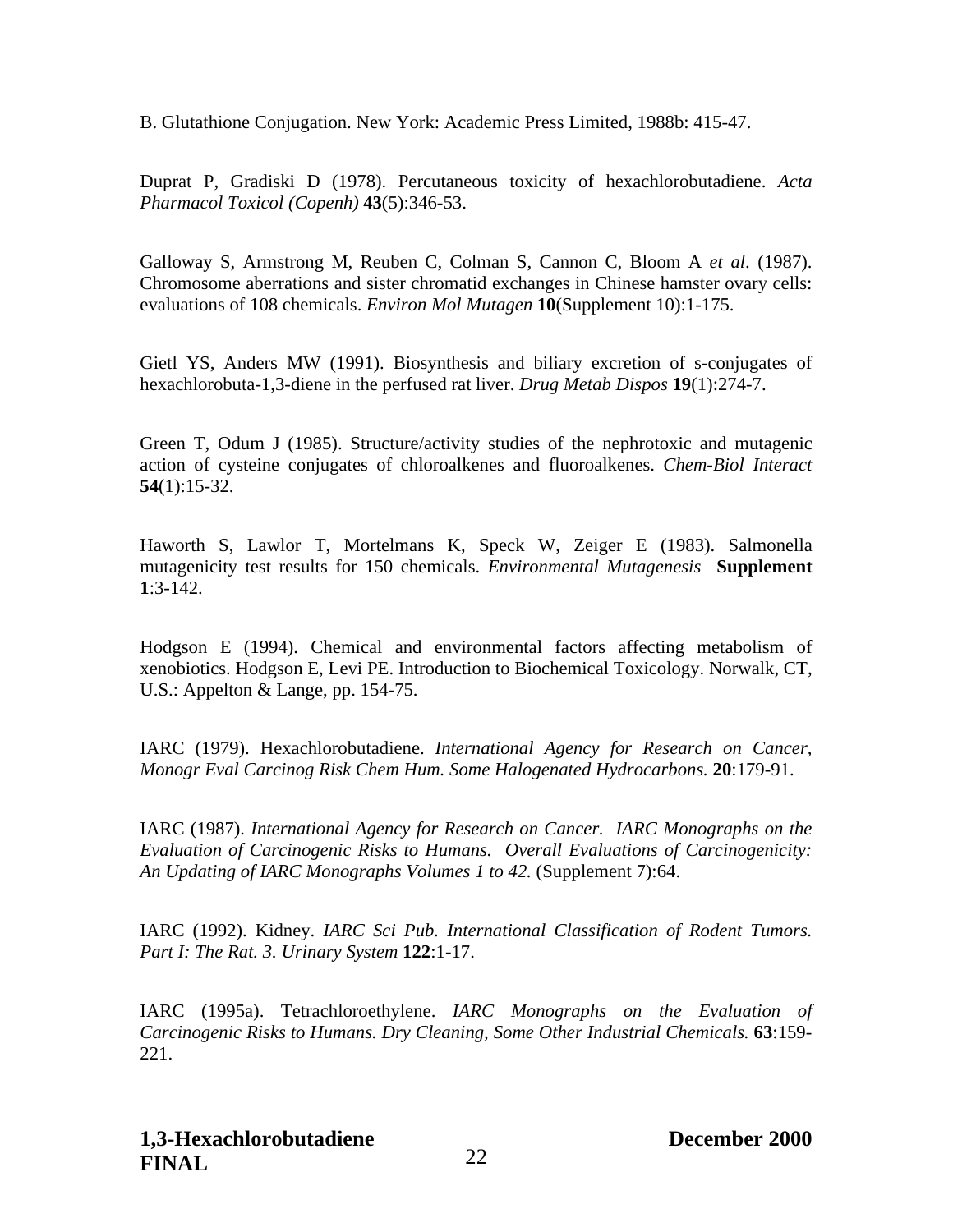IARC (1995b). Trichloroethylene. *IARC Monographs on the Evaluation of Carcinogenic Risks to Humans. Dry Cleaning, Some Chlorinated Solvents and Other Industrial Chemical.* pp.75-158.

IARC (1999a). 1,2-Dichloroethane. *International Agency for Research on Cancer. Monographs on the Evaluation of Carcinogenic Risks to Humans. Re-Evaluation of Some Organic Chemicals, Hydrazine and Hydrogen Peroxide* **71**(Part 2):501-29.

IARC (1999b). Hexachlorobutadiene. *IARC Monographs on the Evaluation of Carcinogenic Risks to Humans. Some Chemicals that Cause Tumours of the Kidney or Urinary Bladder in Rodents and Some Other Substances.* Vol. 73:277-93. Lyon, France.

Jaffe DR, Hassall CD, Brendel K, Gandolfi AJ (1983). In vivo and in vitro nephrotoxicity of the cysteine conjugate of hexachlorobutadiene. *J Toxicol Environ Health* **11**(4-6):857 67.

Kociba RJ, Keyes DG, Jersey GC, Ballard JJ, Dittenber DA, Quast JF *et al*. (1977a). Results of a two year chronic toxicity study with hexachlorobutadiene in rats. *Am Ind Hyg Assoc J* **38**(11):589-602.

Kociba RJ, Schwetz BA, Keyes DG, Jersey GC, Ballard JJ, Dittenber DA *et al*. (1977b). Chronic toxicity and reproduction studies of hexachlorobutadiene in rats. *Environ Health Perspect* **21**:49-53.

Koob M, Dekant W (1992). Biotransformation of the hexachlorobutadiene metabolites 1 (glutathion-s-yl)pentachlorobutadiene and 1-(cystein-s-yl)pentachlorobutadiene in the isolated perfused rat liver. *Xenobiotica* **22**(1):125-38.

Lutz WK (1979). In vivo covalent binding of organic chemicals to DNA as a quantitative indicator in the process of chemical carcinogenesis. *Mut Res* **65**:289-356.

McLellan LI, Wolf CR, Hayes JD (1989). Human microsomal glutathione S-transferase. Its involvement in the conjugation of hexachlorobuta-1,3-diene with glutathione. *Biochem J* **258**(1):87-93.

McMartin DN, Sahota PS, Gunson DE, Hsu HH, Spaet RH (1992). Neoplasms and related proliferative lesions in control Sprague-Dawley rats from carcinogenicity studies. Historical data and diagnostic considerations. *Toxicol Pathol* **20**(2):212-25.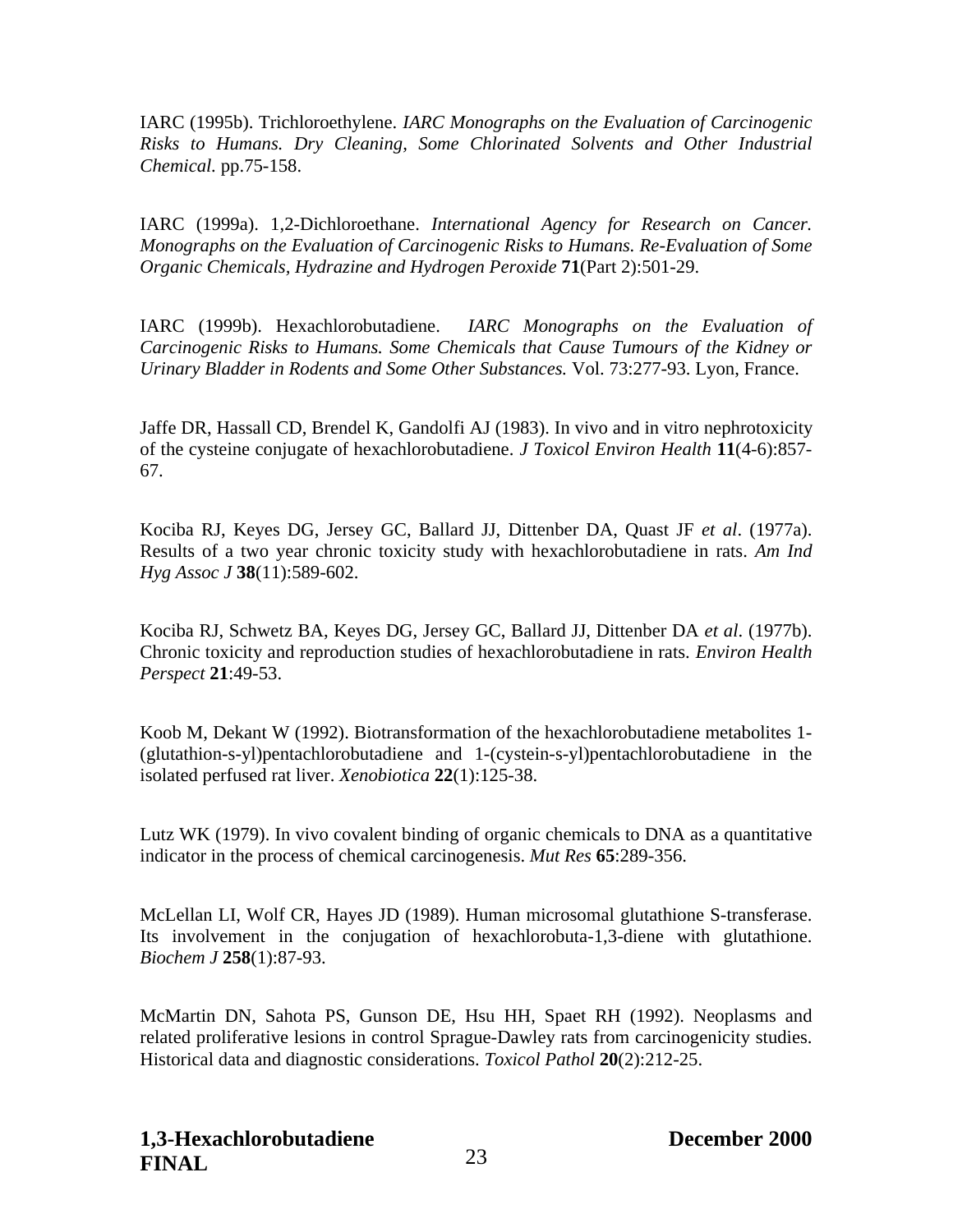Mes J, Davies DJ, Turton D (1982). Polychlorinated biphenyl and other chlorinated hydrocarbon residues in adipose tissue of Canadians. *Bull Environm Contam Toxicol*  **28**:97-104.

Mes J, Davies DJ, Turton D (1985). Environmental contaminants in human fat: a comparison between accidental and nonaccidental causes of death. *Ecotoxicol Environ Safety* **10**(1):70-4 .

Nakagawa Y, Kitahori Y, Cho M, Konishi N, Tsumatani K, Ozono S *et al*. (1998). Effect of hexachloro-1,3-butadiene on renal carcinogenesis in male rats pretreated with N-ethyl-N-hydroxyethylnitrosamine. *Toxicol Pathol* **26**(3):361-6.

Nash JA, King LJ, Lock EA, Green T (1984). The metabolism and disposition of hexachloro-1:3-butadiene in the rat and its relevance to nephrotoxicity. *Toxicol Appl Pharmacol* **73**(1):124-37.

NIOSH (1981). Tier II mutagenic screening of 13 NIOSH priority compounds: individual compound report hexachloro-1,3-butadiene. Cincinnati, OH: National Institute for Occupational Safety and Health, PB83-152397, 1981.

NIOSH (2000). Hexachlorobutadiene . National Institute for Occupational Safety and Health (NIOSH) Pocket Guide to Chemical Hazards. Vol. available at http://www.cdc.gov/niosh/npg/npgd0314.html. NIOSH, CDC, 2000: last update 8-2/00.

NTP (1991). *National Toxicology Program. Toxicity Studies of Hexachloro-1,3 butadiene in B6C3F1 Mice.* Research Triangle Park, NC: U.S. Department of Health and Human Services. Public Health Service. National Institutes of Health, 1991.

Oesch F, Wolf CR (1989). Properties of the microsomal and cytosolic glutathione transferases involved in hexachloro-1:3-butadiene conjugation. *Biochem Pharmacol*  **38**(2):353-9.

Pahler A, Birner G, Ott MM, Dekant W (1997). Binding of hexachlorobutadiene to alpha 2u-globulin and its role in nephrotoxicity in rats. *Toxicol Appl Pharmacol* **147**(2):372-80.

Payan JP, Fabry JP, Beydon D, de Ceaurriz J (1991). Biliary excretion of hexachloro-1,3 butadiene and its relevance to tissue uptake and renal excretion in male rats. *J Appl Toxicol* **11**(6):437-42.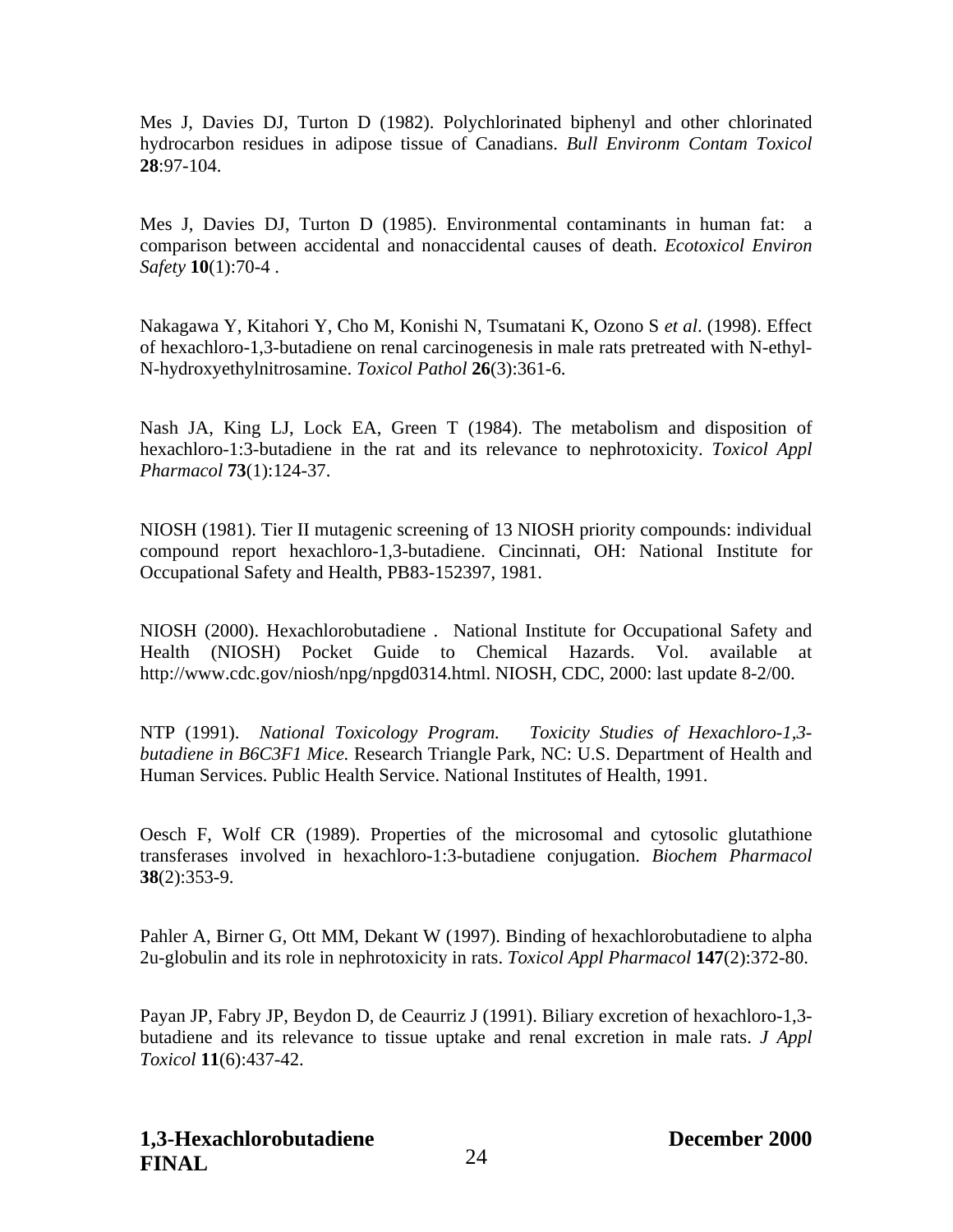Pratt IS, Lock EA (1988). Deacetylation and further metabolism of the mercapturic acid of hexachloro-1,3-butadiene by rat kidney cytosol in vitro. *Arch Toxicol* **62**(5):341-5.

Rapson WH, Nazar MA, Butsky VV (1980). Mutagenicity produced by aqueous chlorination of organic compounds. *Bull Environ Contam Toxicol* **24**:590-6.

Reichert D, Neudecker T, Schutz S (1984). Mutagenicity of hexachlorobutadiene, perchlorobutenoic acid and perchlorobutenoic acid chloride. *Mutat Res* **137**(2-3):89-93.

Reichert D, Schuetz S, Metzler M (1985). Excretion pattern and metabolism of hexachlorobutadiene in rats: evidence for metabolic activation by conjugation reactions. *Biochem Pharmacol* **34**(4):499-506 .

Reichert D, Schutz S (1986). Mercapturic acid formation is an activation and intermediary step in the metabolism of hexachlorobutadiene. *Biochem Pharmacol*  **35**(8):1271-5.

Roldan-Arjona T, Garcia-Pedrajas MD, Luque-Romero FL, Hera C, Pueyo C (1991). An association between mutagenicity of the Ara test of Salmonella typhimurium and carcinogenicity in rodents for 16 halogenated aliphatic hydrocarbons. *Mutagenesis*  **6**(3):199-205.

Schiffmann D, Reichert D, Henschler D (1984). Induction of morphological transformation and unscheduled DNA synthesis in Syrian hamster embryo fibroblasts by hexachlorobutadiene and its putative metabolite pentachlorobutenoic acid. *Cancer Lett*  **23**(3):297-305.

Schrenk D, Dekant W (1989). Covalent binding of hexachlorobutadiene metabolites to renal and hepatic mitochondrial DNA. *Carcinogenesis* **10**(6):1139-42.

Schwetz BA, Smith FA, Humiston CG, Quast JF, Kociba RJ (1977). Results of a reproduction study in rats fed diets containing hexachlorobutadiene. *Toxicol Appl Pharmacol* **42**(2):387-98.

Stoner GD (1991). Lung tumors in strain A mice as a bioassay for carcinogenicity of environmental chemicals. *Exp Lung Res* **17**:405-23.

Stott WT, Quast JF, Watanabe PG (1981). Differentiation of the mechanisms of oncogenicity of 1,4-dioxane and 1,3-hexachlorobutadiene in the rat. *Toxicol Appl*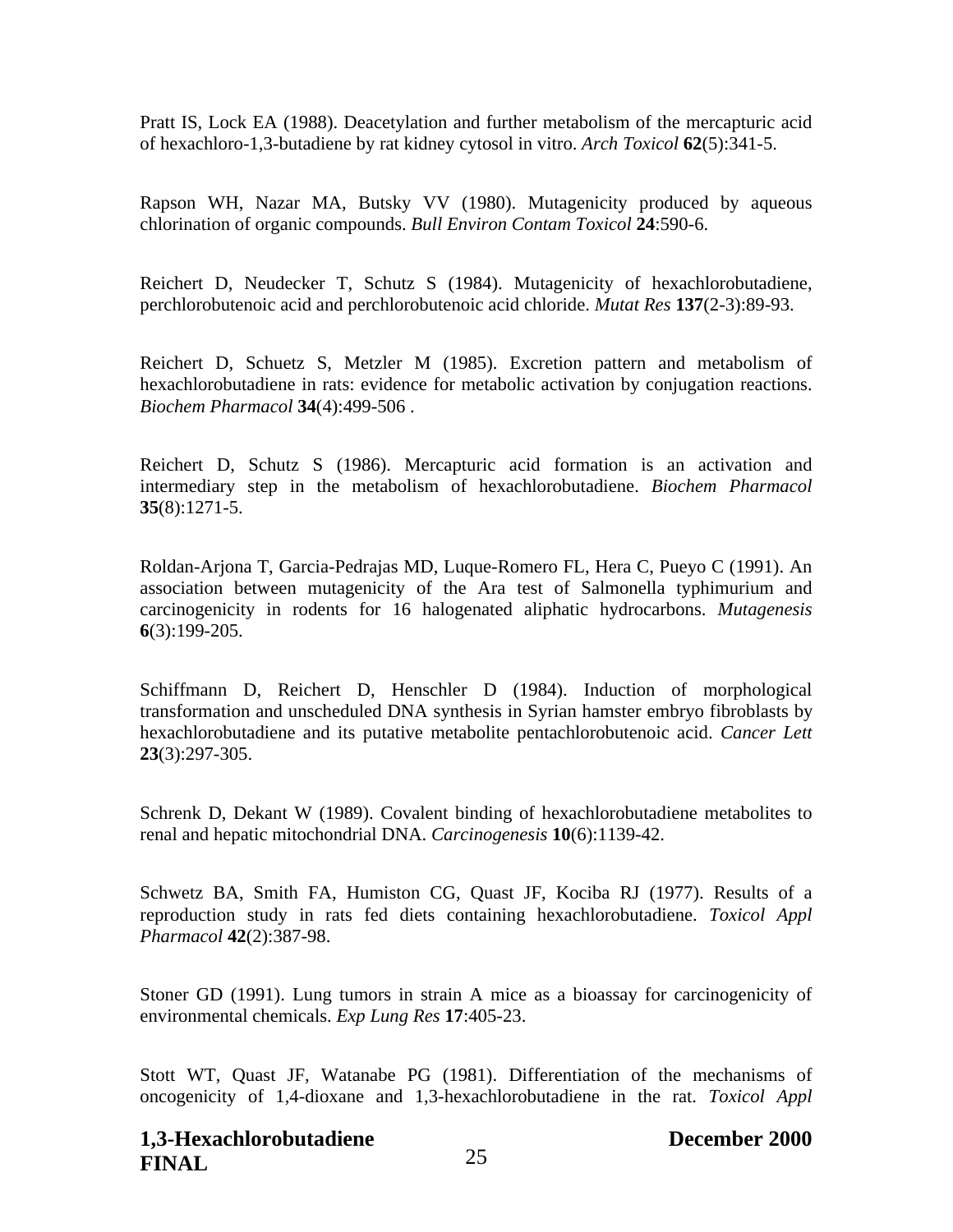*Pharmacol* **60**(2):287-300.

Theiss JC, Stoner GD, Shimkin MB, Weisburger EK (1977). Test for carcinogenicity of organic contaminants of United States drinking waters by pulmonary tumor response in strain A mice. *Cancer Res* **37**(8, Pt. 1):2717-20.

TRI (1992). *Toxic Chemical Release Inventory*. Bethesda, MD: United States Environmental Protection Agency, National Library of Medicine, National Toxicology Information Program, 1992.

TRI (1999). National overview of 1997 Toxics release inventory. 1997 Toxics Release Inventory Public Data Release Report. available at http://www.epa.gov/opptintr/tri/tri97/drhome.htm. Washington, D.C.: United States Environmental Protection Agency, 1999.

TRI (2000). TRIS query results. 1998 Toxics Release Inventory Public Data. available at http://oaspub.epa.gov/enviro/fii\_master.fii\_retrieve. Washington, D.C.: U.S. Environmental Protection Agency. Office of Pollution Prevention and Toxics, 2000.

U.S. EPA (1991). Hexachlorobutadiene. Integrated Risk Information Service (IRIS). Available at http://www.epa.gov/iris/subst/0058.htm. Washington, D.C.: United States Environmental Protection Agency, 1991.

U.S. EPA (1998). Ambient Water Quality Criteria for the Protection of Human Health: Hexachlorobutadiene. EPA-822-98-004. Available at http://www.epa.gov/ostwater/humanhealth/hcbd4.html. United States Environmental Protection Agency, 1998.

Uttamsingh V, Anders MW (1999). Acylase-catalyzed deacetylation of haloalkenederived mercapturates. *Chem Res Toxicol.* **12**:937-42.

Vamvakas S, Dekant W, Henschler D (1989). Genotoxicity of haloalkene and haloalkane glutathione s-conjugates in porcine kidney cells. *Toxicology in Vitro* **3**(2):151-6.

Vamvakas S, Kordowich FJ, Dekant W, Neudecker T, Henschler D (1988). Mutagenicity of hexachloro-1,3-butadiene and its S-conjugates in the Ames test--role of activation by the mercapturic acid pathway in its nephrocarcinogenicity. *Carcinogenesis* **9**(6):907-10.

Van Duuren BL, Goldschmidt BM, Loewengart G, Smith AC, Melchionne S, Seldman I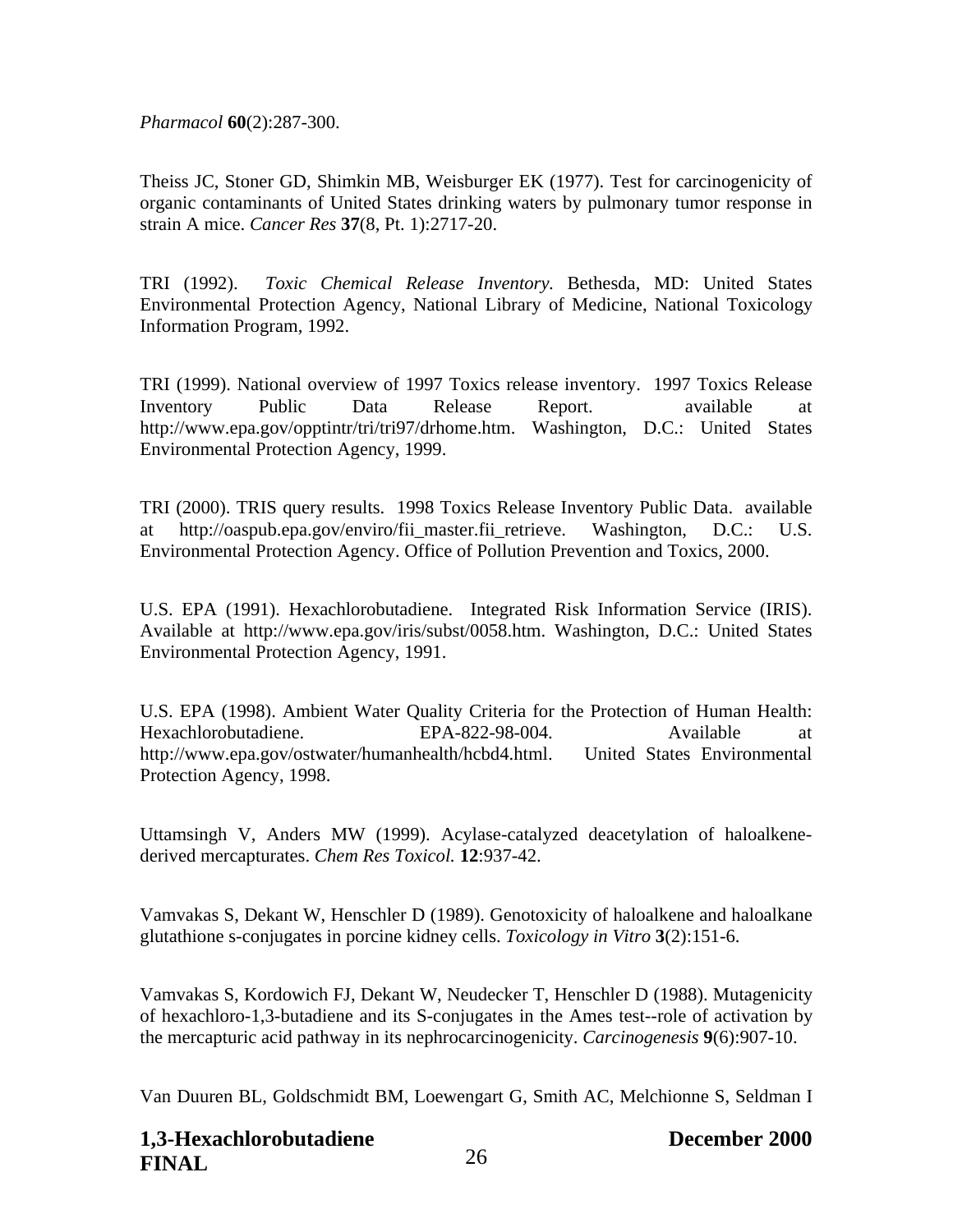*et al*. (1979). Carcinogenicity of halogenated olefinic and aliphatic hydrocarbons in mice. *J Nat'l Cancer Inst* **63**(6):1433-9 .

Volkel W, Friedewald M, Lederer E, Pahler A, Parker J, Dekant W (1998). Biotransformation of perchloroethene: Dose-dependent excretion of trichloroacetic acid, dichloroacetic acid, and N-acetyl-S-(trichlorovinyl)-L-cysteine in rats and humans after inhalation. *Toxicol Appl Pharmacol* **153**:20-7.

Werner M, Birner G, Dekant W (1995a). The role of cytochrome P4503A1/2 in the sexspecific sulfoxidation of the hexachlorobutadiene metabolite, N-acetyl-S (pentachlorobutadienyl)-L-cysteine in rats. *Drug Metab Dispos* **23**(8):861-8.

Werner M, Guo Z, Birner G, Dekant W, Guengerich FP (1995b). The sulfoxidation of the hexachlorobutadiene metabolite N-acetyl-S-(1,2,3,4,4-pentachlorobutadienyl)-l-cysteine is catalyzed by human cytochrome p450 3A enzymes. *Chem Res Toxicol* **8**(7):917-23.

Wild D, Schutz S, Reichert D (1986). Mutagenicity of the mercapturic acid and other Scontaining derivatives of hexachloro-1,3-butadiene. *Carcinogenesis* **7**(3):431-4.

Woodruff RC, Mason JM, Valencia R, Zimmering S (1985). Chemical mutagenesis testing in Drosophila. V. Results of 53 coded compounds tested for the National Toxicology Program. *Environ Mutagen* **7**(5):677-702.

Yip G (1976). Survey for hexachloro-1,3-butadiene in fish, eggs, milk, and vegetables. *J Off Anal Chem* **59**:559-61.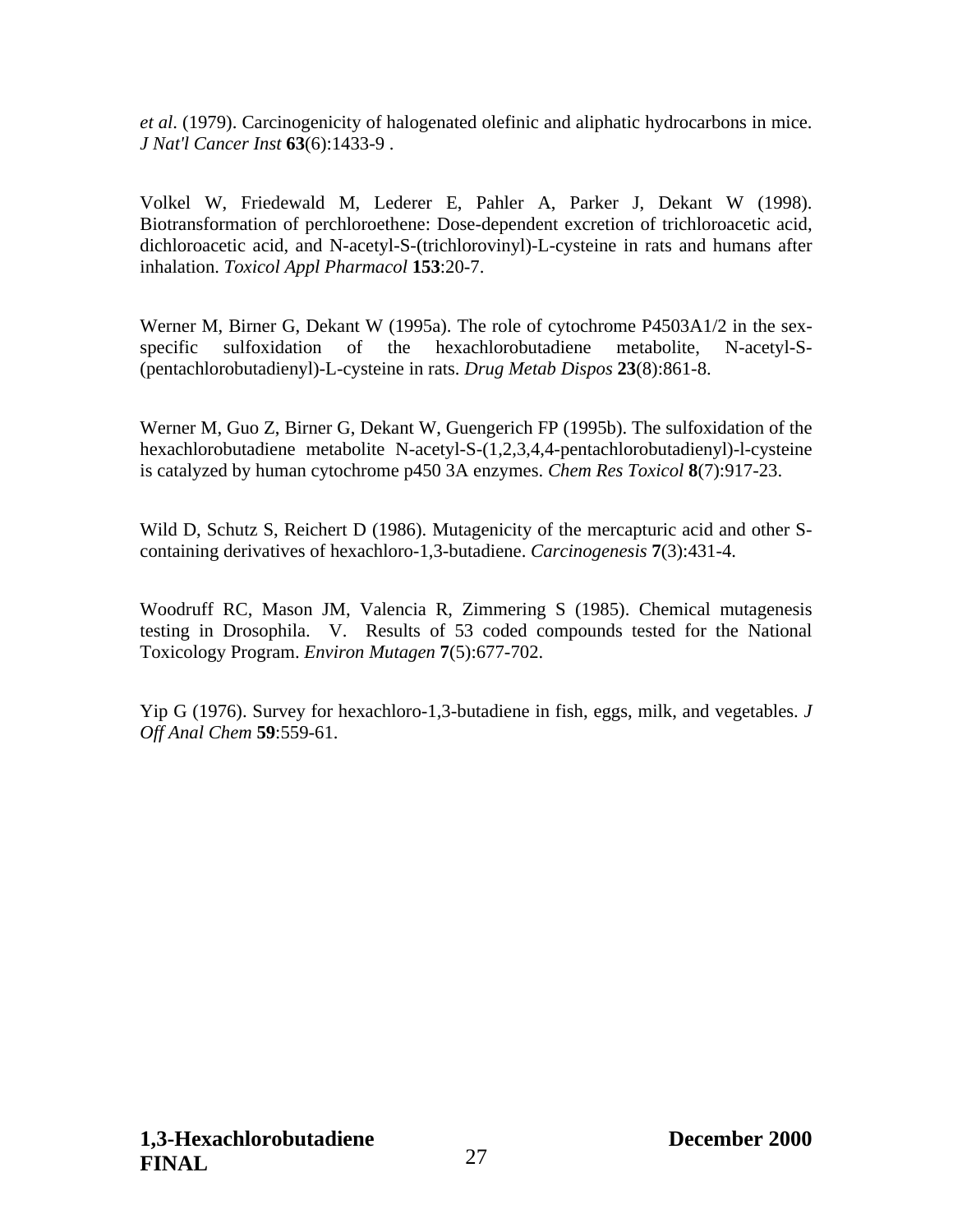**1,3-Hexachlorobutadiene December 2000**   $\overline{\textbf{FINAL}}$